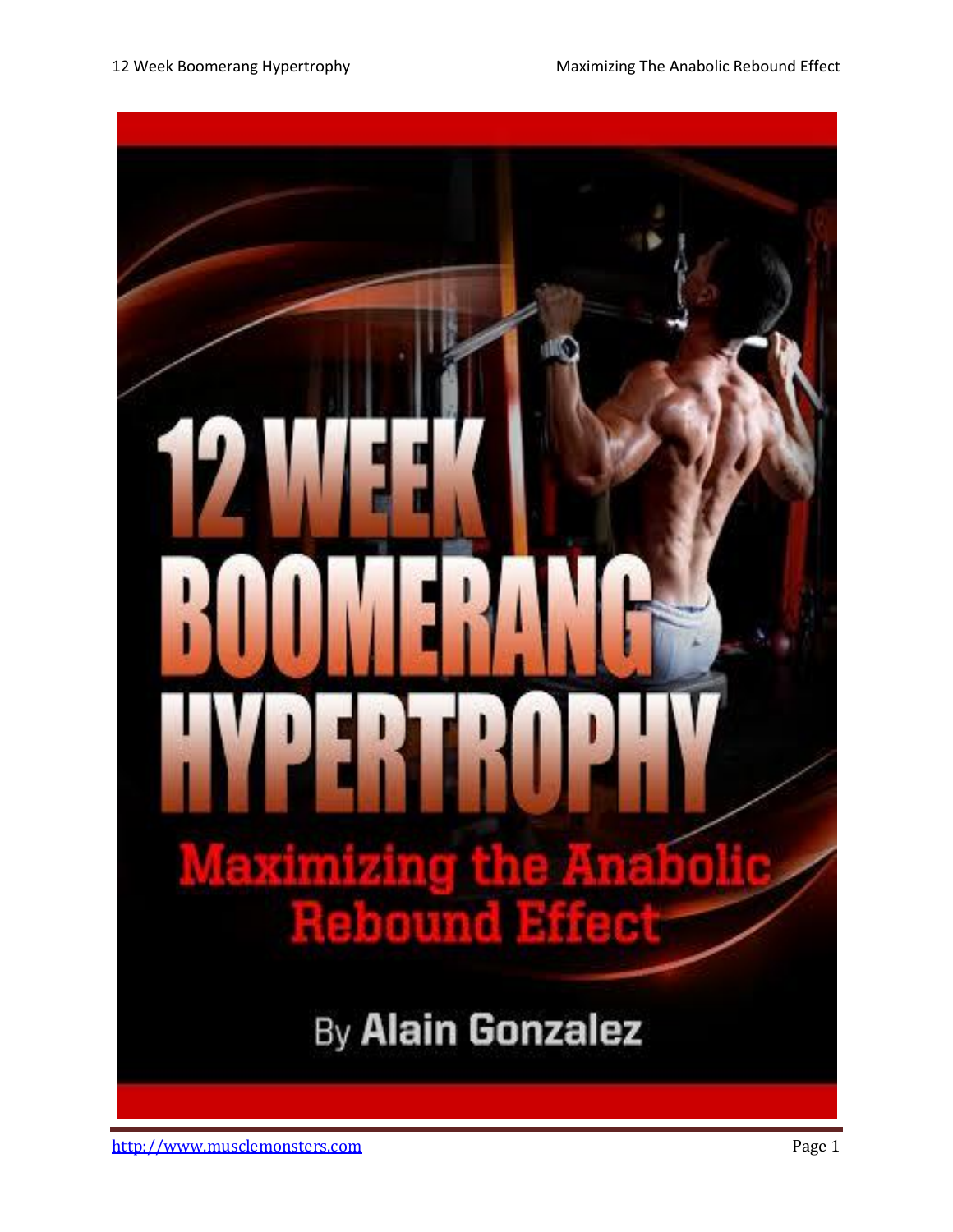## **Copyright Notice**

**Published by:**

Alain Gonzalez

**Copyright © 2014** All material in this guide is, unless otherwise stated, the property of Alain Gonzalez. Copyright and other intellectual property laws protect these materials. Reproduction or retransmission of the materials, in whole or in part, in any manner, without the prior written consent of the copyright holder, is a violation of copyright law.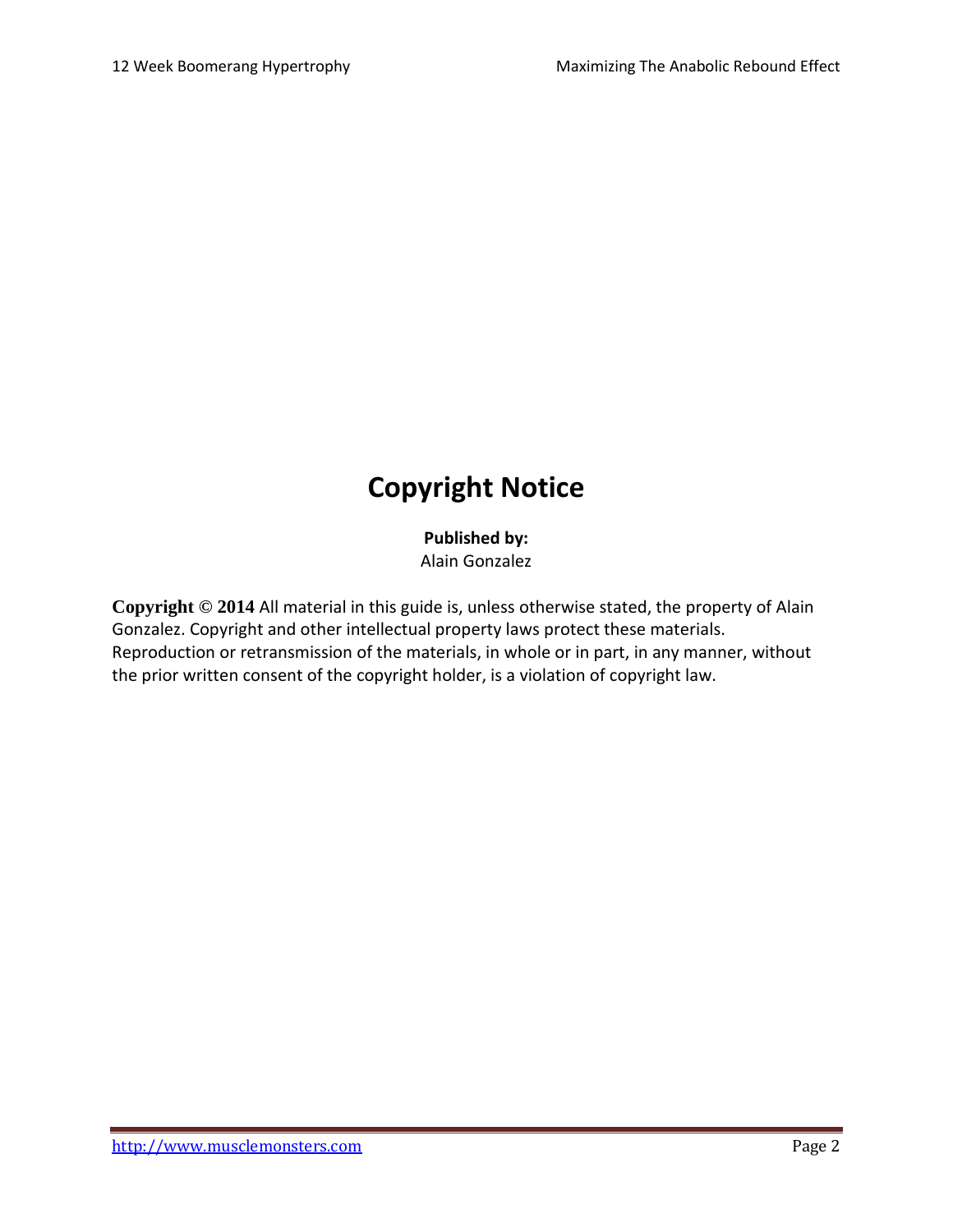#### **Legal Disclaimer**

**Warning:** All the information presented in "12 Week Boomerang Hypertrophy" is for educational and resource purposes only. It is not a substitute for or an addition to any advice given to you by your physician or health care provider.

Consult your physician before making any changes to your lifestyle, diet, or exercise habits. You are solely responsible for the way information in "12 Week Boomerang Hypertrophy" is perceived and utilized and so, you do so at your own risk.

In no way will Alain Gonzalez or any persons associated with "12 Week Boomerang Hypertrophy" be held responsible for any injuries or problems that may occur due to the use of this book or the advice contained within.

#### **Personal Disclaimer**

We are not doctors, nor do we possess a degree in nutrition. The advice we give is based on years of practical application, dealing with the needs of our own health and physiques as well as the needs of others. Any recommendations we may make to you regarding diet, including, supplements and herbal or nutritional treatments must be discussed between you and your doctor/s.

#### **Muscle-Building Disclaimer**

**Required Legal Disclaimer:** Due to recent laws from the FTC, it is required that all companies identify what a "typical" result is. The truth is that most people never do anything when it comes to trying building muscle. They might buy a million products, including this one, but never do anything with the information they have in hand. The testimonials that you saw were of people who took action, followed a healthy lifestyle, exercised, and ate a balanced nutritional diet. If you want results like them, you should do this too.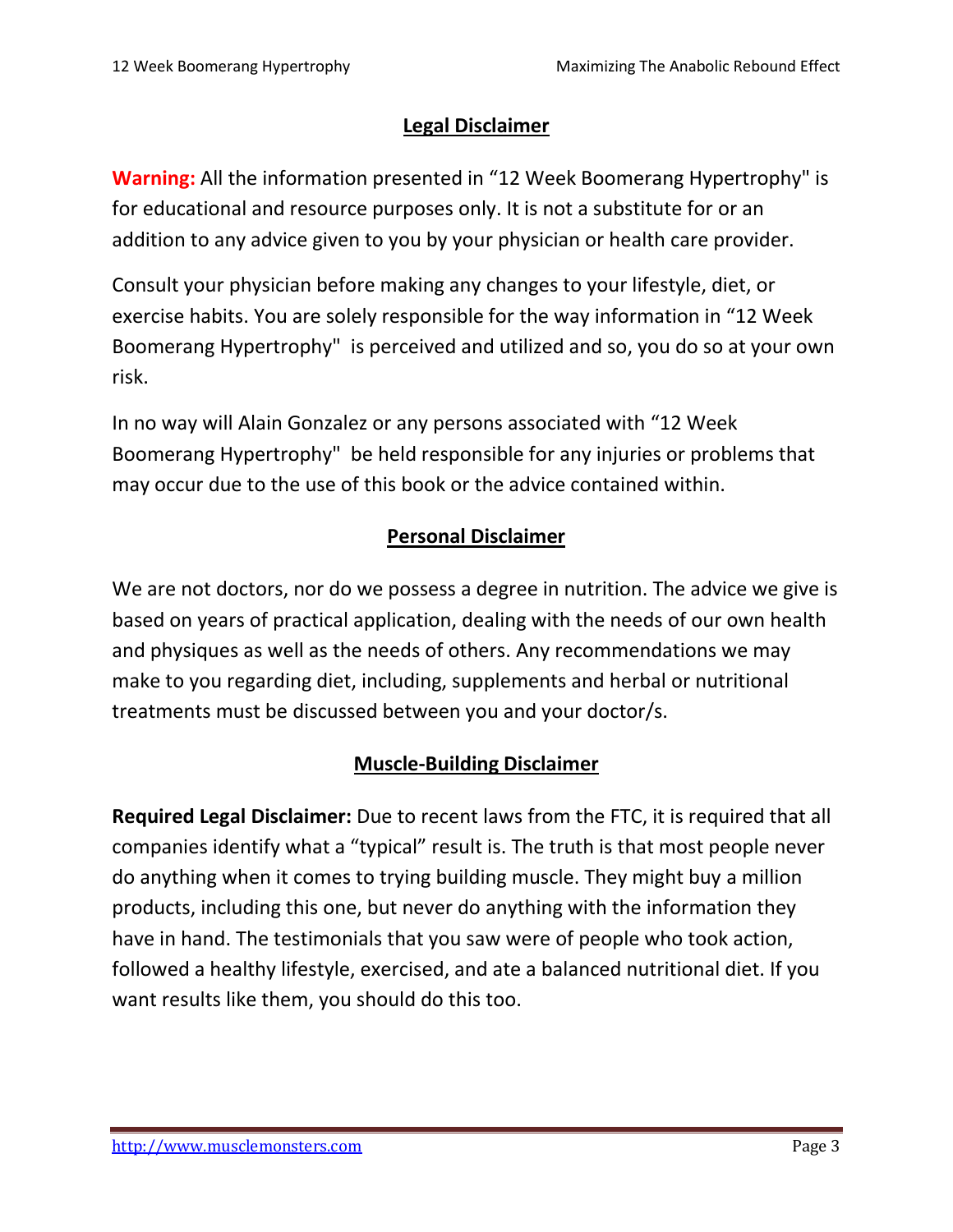## **Table of Contents**

| <b>Warming Up</b>                       | Page 4  |
|-----------------------------------------|---------|
| De-Loading                              | Page 5  |
| <b>Boomerang Hypertrophy: Week 1-4</b>  | Page 6  |
| Week 1-4: Workout Index                 | Page 7  |
| <b>Boomerang Hypertrophy: Week 5-8</b>  | Page 11 |
| Week 5-8: Workout Index                 | Page 12 |
| <b>Boomerang Hypertrophy: Week 9-12</b> | Page 17 |
| Week 9-12: Workout Index                | Page 18 |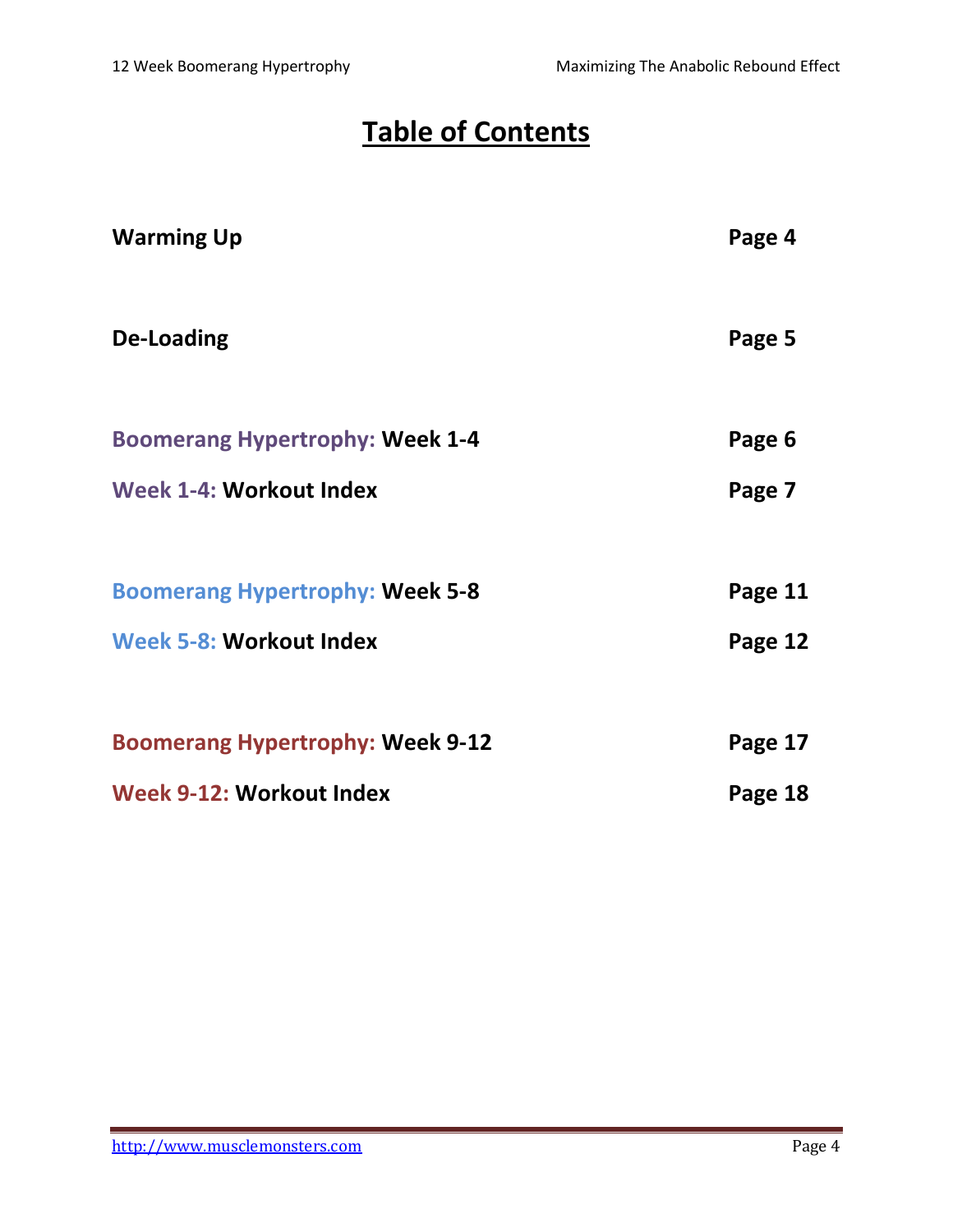#### **Warming Up**

Warming up before an intense training session is critical, but not complicated. In the case of this program, the warm up should fit the workout. Because we are weight training, then we must utilize a warm up method that will prepare the body for this specific activity.

#### **How to Warm Up**

1. Start off with a simple 5 minutes of aerobic exercise such as exercise bike or rower.

2. Go straight to the exercise you are starting off with. Perform this exercise about 3-5 times with an empty bar using a full range of motion. A basic rep range of 8-10 would be ideal.

3. Slowly add weight to the bar in even increments until you are ready to handle the work set.

**Note**: Once you start to add weight, warm-up reps can be tapered down to save gas for the working sets.



| <b>Warm Up Example:</b> | <b>Bench Press</b>     |
|-------------------------|------------------------|
| <b>Warm Up Set 1</b>    | <b>Empty Bar-3 x 8</b> |
| Warm Up Set 2           | $135 - 1 \times 6$     |
| Warm Up Set 3           | $145 - 1 \times 4$     |
| Warm Up Set 4           | $155 - 1 \times 2 - 3$ |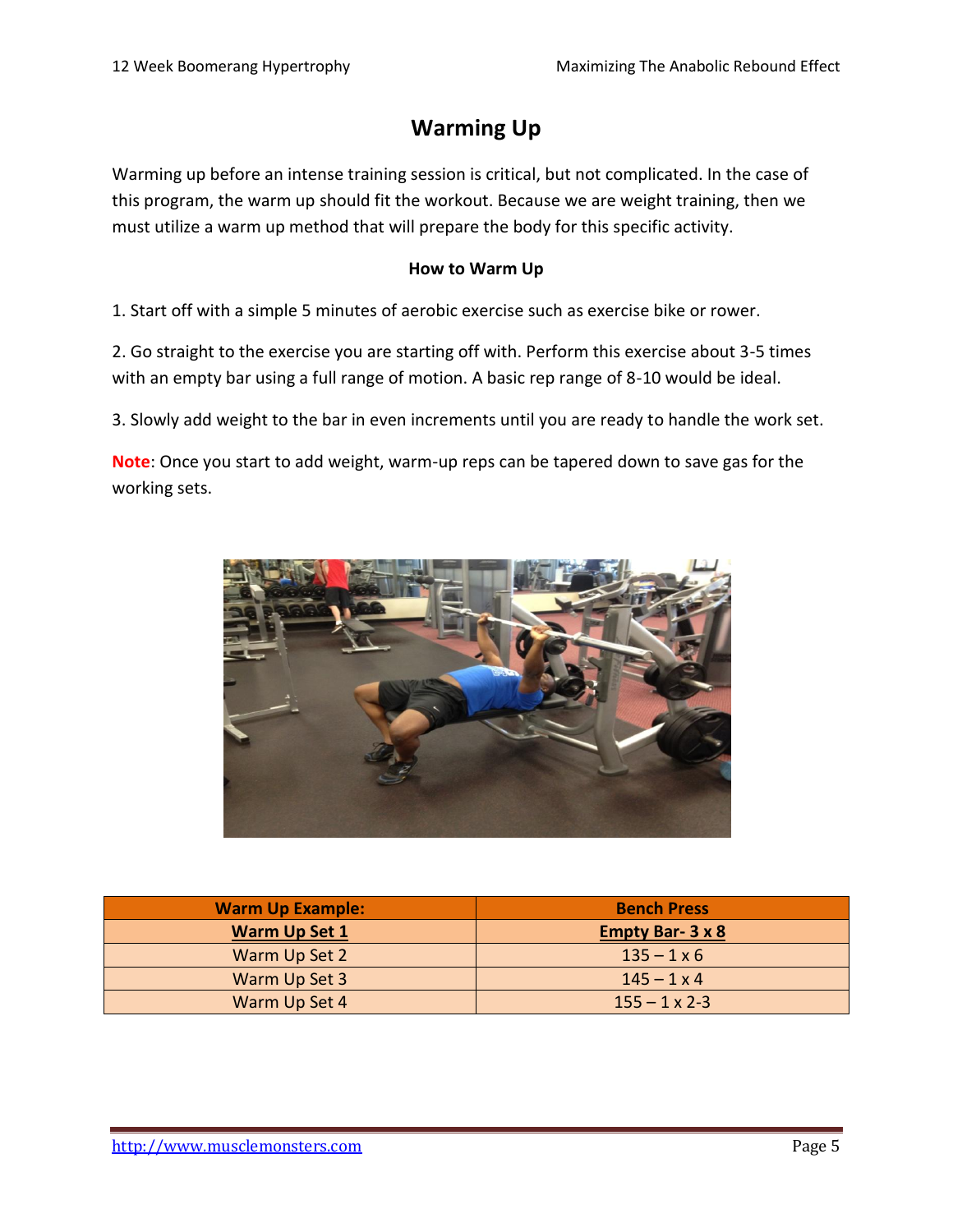#### **De-load**

**De-load:** A planned reduction in volume and/or intensity, usually for one cycle of your training split, whose purpose is to allow the body to dissipate accumulated fatigue, allow a full recovery, and prepare you for further gains. Also, remember that weight training does not just tax your muscles. It also puts stress on your joints, ligaments, connective tissues, and central nervous system.

#### **How should I de-load?**

In this program, the de-load is very simple. You will simply perform the same workout routine, only you will reduce the intensity by as much as 50-60% and focus on refining your form and technique. During a de-load you should never train to failure. Consider your de-load an active rest cycle.

#### **De-load Examples:**

- 1. Follow your normal workout routine (sets & reps) but decrease the weight used to about 50-60% of what you normally work out with.
- 2. Use the same weight as you normally would, but drop your number of total volume (sets x reps) to 50-60% of your normal volume. For example: If I prescribed 5 x 4 (on a regular training day), then 5 x 2 would be your de-load volume.
- 3. Use light weight and focus on refining your form and technique. (One of my favorite methods)

#### **A Successful De-Load**

The goal of a de-load is to allow you to become stronger, faster, and bigger, by incorporating a planned "active recovery" phase into your normal workout program. If done correctly, you should be able to make strength and performance increases, regularly, with a reduced risk of injury. It will also serve as a mental and physical break that will preemptively address any recovery issues you may have.

| <b>Regular Training Day</b> | <b>De-Load Training Day</b> |
|-----------------------------|-----------------------------|
| <b>Bench Press</b>          | <b>Bench Press</b>          |
| Set 1: 225 lbs x 5          | Set 1: 95 lbs x 8           |
| Set 2: 225 lbs x 5          | Set 2: 95 lbs x 8           |
| Set 3: 245 lbs x 3          | Set 3: 105 lbs x 8          |
| Set 4: 245 lbs x 3          | Set 4: 105 lbs x 8          |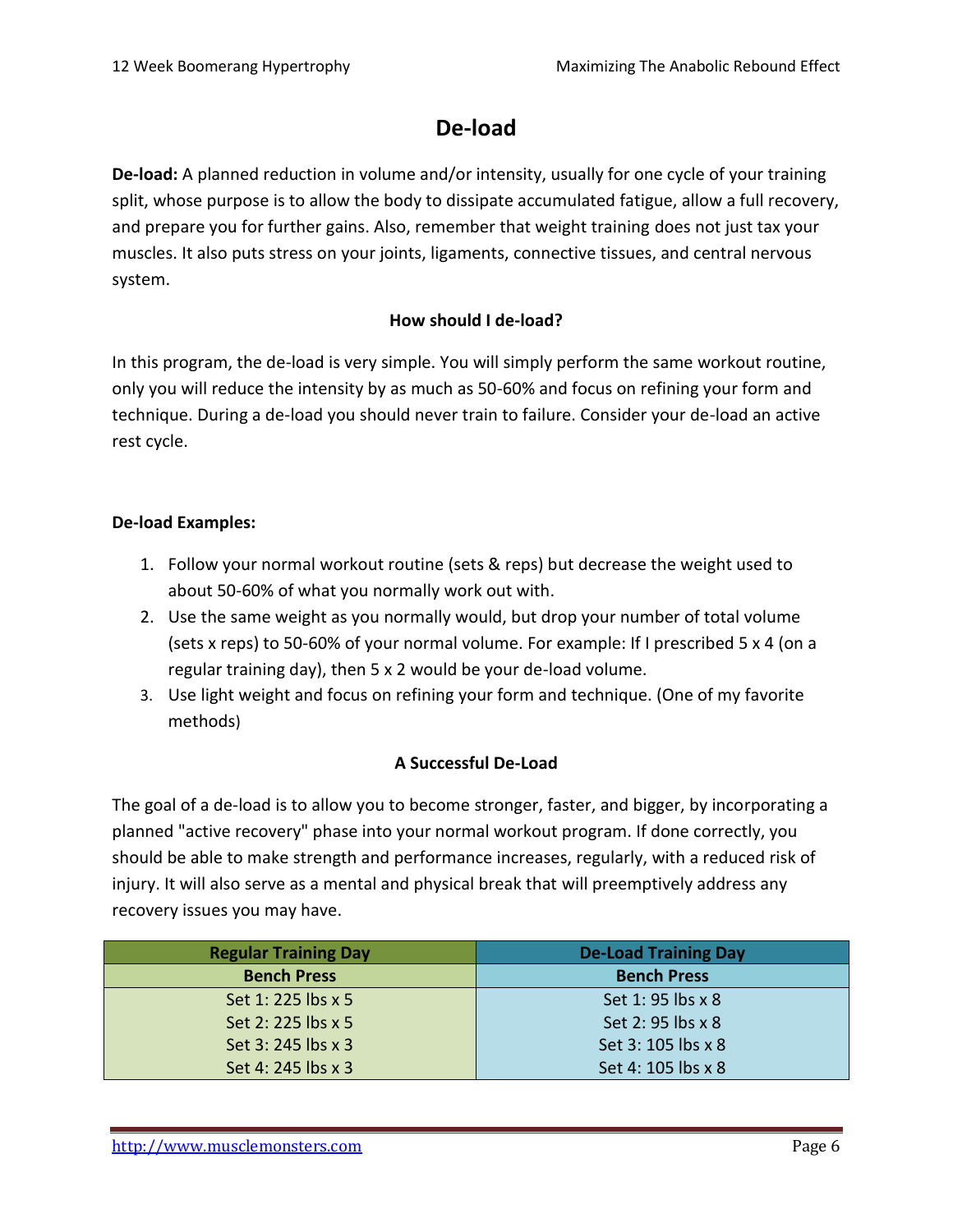# **Boomerang Hypertrophy Week 1-4**

| <b>Sunday</b>    | <b>Monday</b>    | <b>Tuesday</b>    | Wednesday         | <b>Thursday</b>                 | Friday            | <b>Saturday</b>   |
|------------------|------------------|-------------------|-------------------|---------------------------------|-------------------|-------------------|
| Upper-Body $(a)$ | Lower-Body (a)   | Recovery          | Upper-Body<br>(b) | Lower-Body<br>(b)               | Recovery          | Upper-Body<br>(a) |
| (Hypertrophy)    | (Hypertrophy)    |                   |                   |                                 |                   |                   |
|                  |                  |                   | (Strength)        | (Hypertrophy)                   |                   | (Hypertrophy)     |
| Lower-Body (a)   | Recovery         | Upper-Body        | Lower-Body        | Recovery                        | Upper-Body        | Lower-Body        |
|                  |                  | (b)               | (b)               |                                 | (a)               | $\left( a\right)$ |
| (Strength)       |                  | (Hypertrophy)     | (Hypertrophy)     |                                 | (Strength)        | (Hypertrophy)     |
|                  |                  |                   |                   |                                 |                   |                   |
| Recovery         | Upper-Body $(b)$ | Lower-Body<br>(b) | Recovery          | Upper-Body<br>$\left( a\right)$ | Lower-Body<br>(a) | Recovery          |
|                  | (Hypertrophy)    |                   |                   |                                 |                   |                   |
|                  |                  | (Strength)        |                   | (Hypertrophy)                   | (Hypertrophy)     |                   |
| Upper-Body (b)   | Lower-Body (b)   | Recovery          | <b>Upper-Body</b> | Lower-Body                      | Recovery          | Recovery          |
| (Strength)       | (Hypertrophy)    |                   | (a)               | (a)                             |                   |                   |

#### **Week 1 – 4: Principles**

- 1. End each hypertrophy exercise 1 rep short of failure
- 2. End each strength exercises 2 reps short of failure
- 3. Aim for progression on every lift
- 4. Deload

.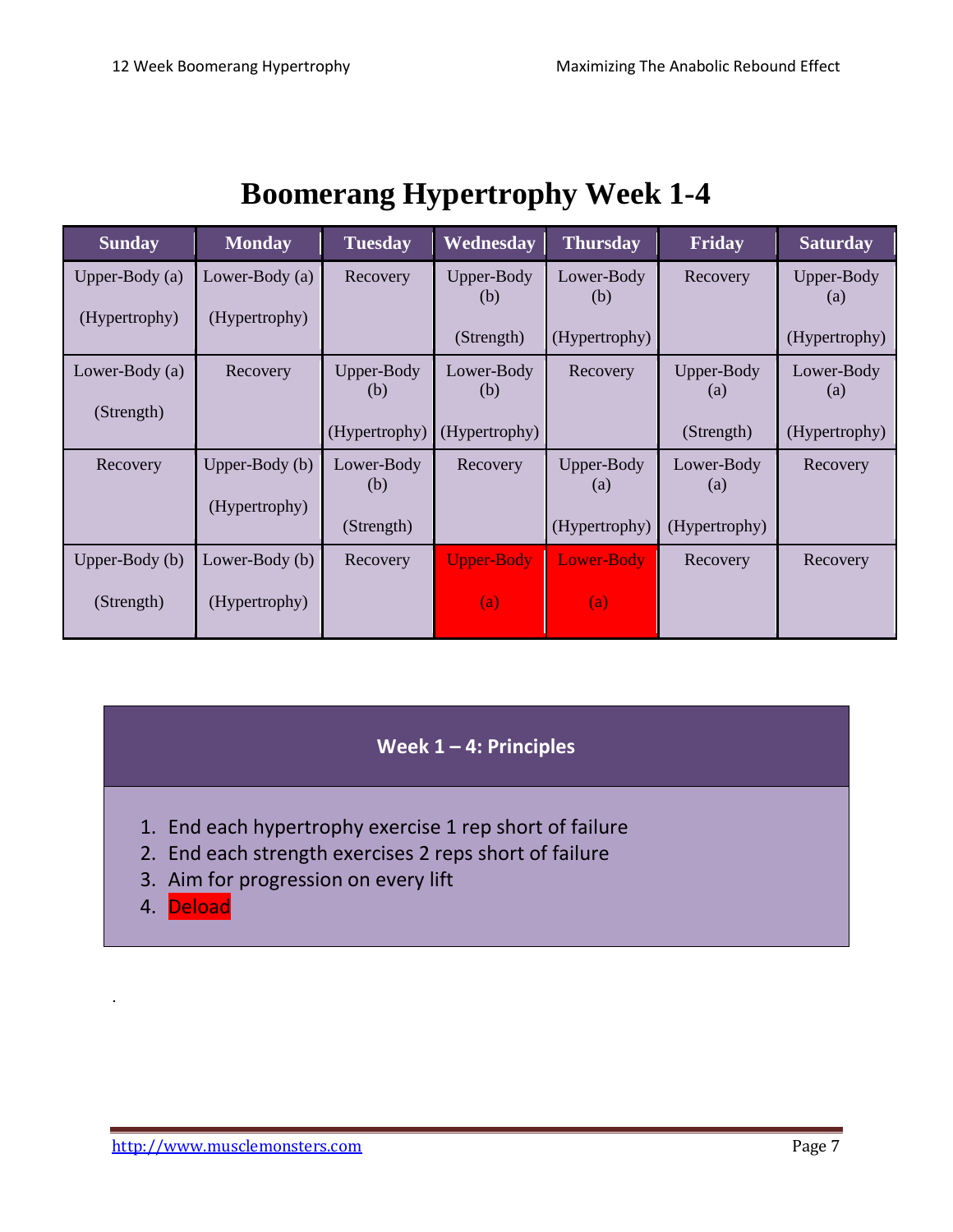# **Boomerang Hypertrophy Week 1-4 A - Workout Index (Hypertrophy)**

| <b>Exercise</b>         | <b>Sets</b>  | <b>Reps</b> | <b>Rest</b>       |
|-------------------------|--------------|-------------|-------------------|
| <b>Bench Press</b>      | 5            | 8           | 2 Minutes         |
| <b>Overhead Press</b>   | 3            | 8           | 2 Minutes         |
| <b>Incline DB Press</b> | 3            | 10          | 45-90 Seconds     |
| <b>Lateral Raises</b>   | 3            | <b>12</b>   | <b>45 Seconds</b> |
| <b>Triceps Pushdown</b> | 3            | 12          | 45-90 Seconds     |
| <b>Lat Pulldown</b>     | 3            | 8           | 45-90 Seconds     |
| <b>Seated Rows</b>      | $\mathbf{2}$ | <b>10</b>   | 45-90 Seconds     |
| <b>DB Biceps Curls</b>  |              | <b>10</b>   | 45-90 Seconds     |
| <b>Barbell Shrugs</b>   | 3            | 12          | 45-90 Seconds     |

#### **Upper-Body (a) - Hypertrophy**

**Lower-Body (a) - Hypertrophy**

| <b>Exercise</b>             | <b>Sets</b> | <b>Reps</b> | <b>Rest</b>       |
|-----------------------------|-------------|-------------|-------------------|
| <b>Squat</b>                |             |             | <b>3 Minutes</b>  |
| <b>Hack Squat</b>           |             | 10          | 60-90 Seconds     |
| <b>Seated Ham Curls</b>     |             | 12          | 60-90 Seconds     |
| <b>Lying Ham Curls</b>      |             | 10          | 60-90 Seconds     |
| <b>Standing Calf Raises</b> |             |             | <b>45 Seconds</b> |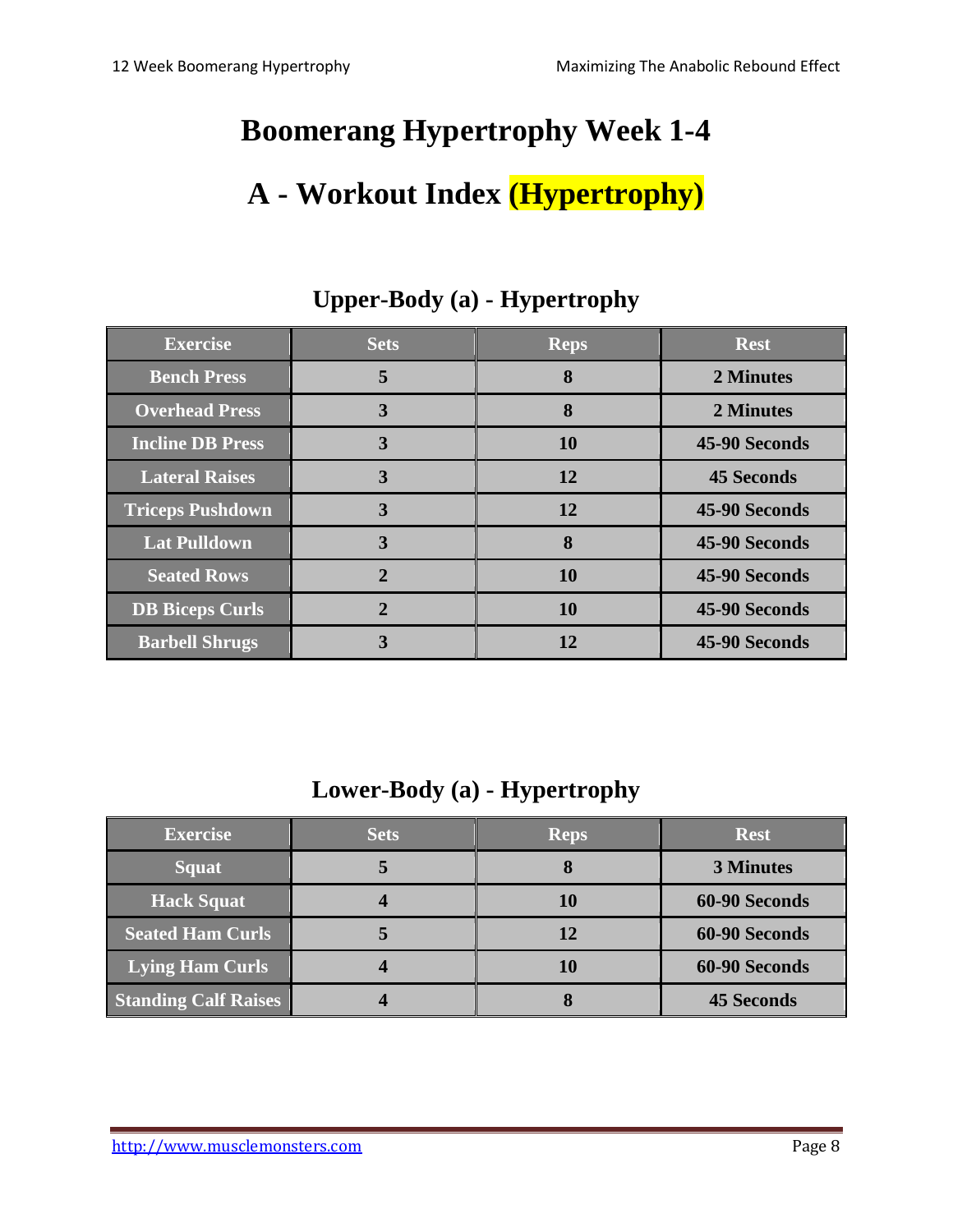## **A - Workout Index (Strength)**

| <b>Exercise</b>         | <b>Sets</b> | <b>Reps</b> | <b>Rest</b>       |
|-------------------------|-------------|-------------|-------------------|
| <b>Bench Press</b>      | 3           | 3           | 3-5 Minutes       |
| <b>Overhead Press</b>   |             | 5           | <b>3 Minutes</b>  |
| <b>Incline DB Press</b> |             | 6           | 45-90 Seconds     |
| <b>Triceps Pushdown</b> |             | 8           | <b>90 Seconds</b> |
| <b>Lat Pulldown</b>     |             | 6           | <b>90 Seconds</b> |
| <b>Seated Rows</b>      |             | 6           | <b>90 Seconds</b> |
| <b>Barbell Shrugs</b>   |             |             | <b>90 Seconds</b> |

## **Upper-Body (a) - Strength**

#### **Lower-Body (a) - Strength**

| <b>Exercise</b>             | <b>Sets</b> | <b>Reps</b> | <b>Rest</b>       |
|-----------------------------|-------------|-------------|-------------------|
| <b>Squat</b>                |             | J           | 3-5 Minutes       |
| <b>Hack Squat</b>           |             |             | <b>90 Seconds</b> |
| <b>Lying Ham Curls</b>      |             |             | 60-90 Seconds     |
| <b>Standing Calf Raises</b> |             |             | <b>45 Seconds</b> |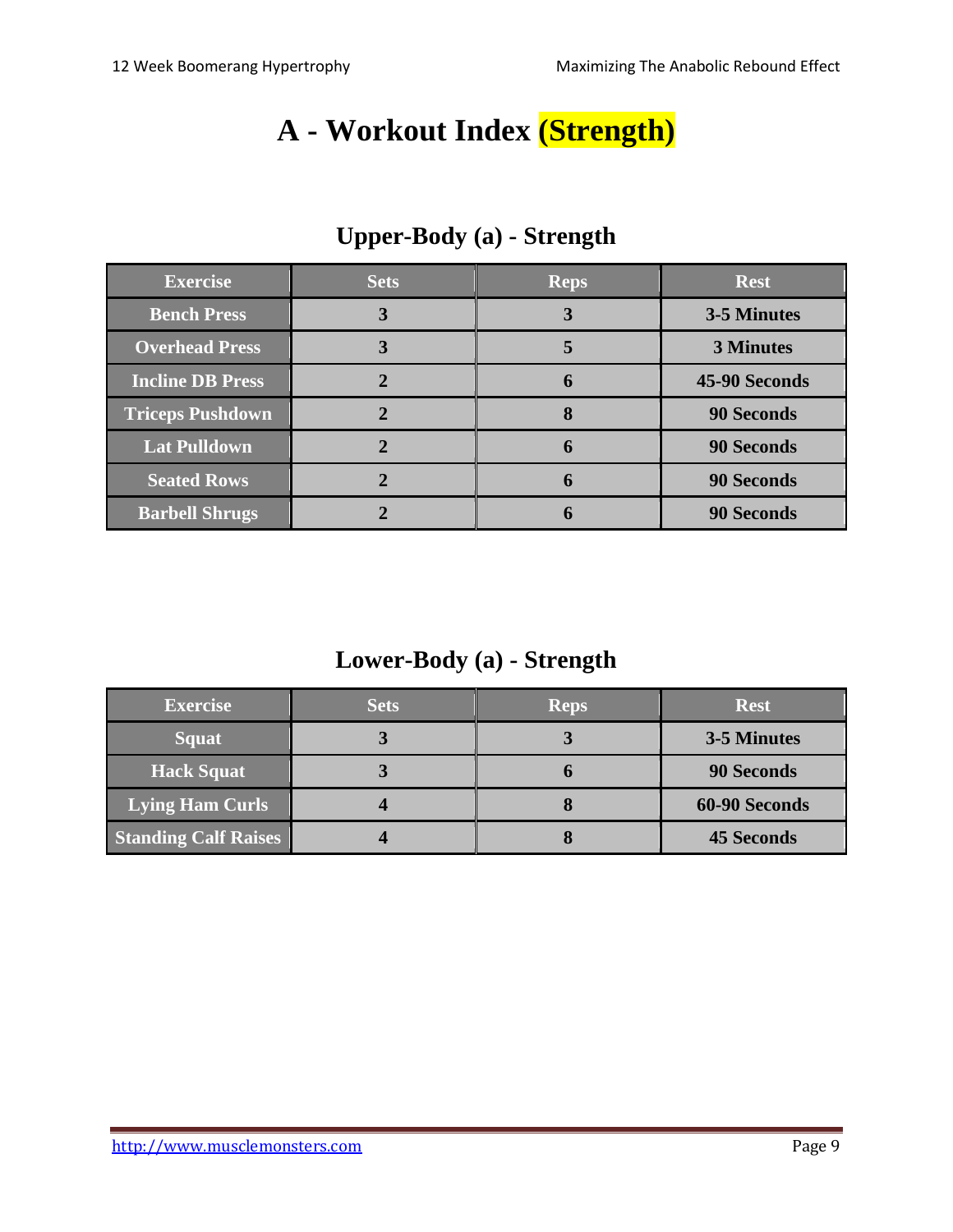# **B – Workout Index (Hypertrophy)**

| <b>Exercise</b>            | <b>Sets</b>  | <b>Reps</b> | <b>Rest</b>       |
|----------------------------|--------------|-------------|-------------------|
| <b>Bent Over Rows</b>      | 5            | 8           | 2 Minutes         |
| <b>Pull Ups</b>            | 3            | <b>AMAP</b> | 45-60 Seconds     |
| <b>Barbell Curls</b>       | 3            | <b>10</b>   | 45-60 Seconds     |
| <b>Face Pulls</b>          | 3            | 8           | 45-60 Seconds     |
| <b>Flat DB Chest Press</b> | 3            | 8           | 2 Minutes         |
| <b>DB</b> Chest Fly        | $\mathbf{2}$ | <b>10</b>   | <b>60 Seconds</b> |
| <b>DB Shoulder Press</b>   | 3            | 8           | <b>60 Seconds</b> |
| <b>Rear Delt Raises</b>    | 3            | 12          | 45-60 Seconds     |
| <b>OH</b> Triceps Ext.     | 3            | 12          | 45-60 Seconds     |

## **Upper-Body (b) - Hypertrophy**

#### **Lower-Body (b) - Hypertrophy**

| <b>Exercise</b>             | <b>Sets</b> | <b>Reps</b> | <b>Rest</b>       |
|-----------------------------|-------------|-------------|-------------------|
| <b>Stiff Leg Deadlift</b>   |             | O           | <b>3 Minutes</b>  |
| Lying Ham Curls             |             | 10          | 45-60 Seconds     |
| <b>Front Squat</b>          |             |             | 60-90 Seconds     |
| <b>DB</b> Lunges            |             | 12          | 45-60 Seconds     |
| <b>Standing Calf Raises</b> |             | O           | <b>45 Seconds</b> |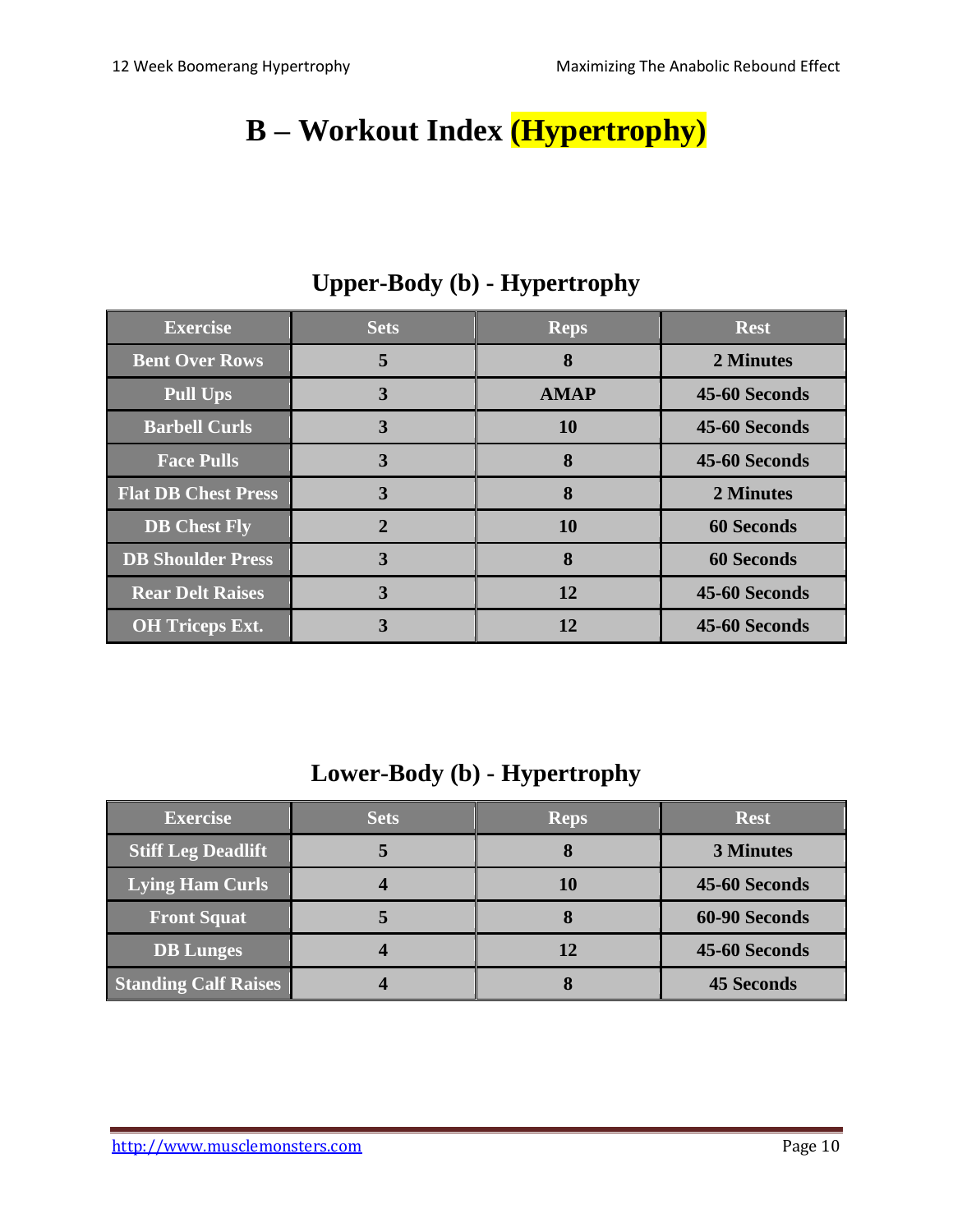# **B – Workout Index (Strength)**

| <b>Exercise</b>            | <b>Sets</b> | <b>Reps</b> | <b>Rest</b>       |
|----------------------------|-------------|-------------|-------------------|
| <b>Bent Over Rows</b>      |             | 5           | <b>3 Minutes</b>  |
| <b>Weighted Pull Ups</b>   |             | h           | 2 Minutes         |
| <b>Face Pulls</b>          |             | 8           | <b>60 Seconds</b> |
| <b>Flat DB Chest Press</b> |             | 5           | 2 Minutes         |
| <b>DB</b> Chest Fly        |             |             | <b>60 Seconds</b> |
| <b>DB Shoulder Press</b>   |             |             | <b>90 Seconds</b> |
| <b>Rear Delt Raises</b>    |             |             | 45-60 Seconds     |

## **Upper-Body (b) - Strength**

#### **Lower-Body (b) - Strength**

| <b>Exercise</b>             | <b>Sets</b> | <b>Reps</b> | <b>Rest</b>       |
|-----------------------------|-------------|-------------|-------------------|
| <b>Stiff Leg Deadlift</b>   |             |             | <b>3 Minutes</b>  |
| <b>Lying Ham Curls</b>      |             |             | <b>60 Seconds</b> |
| <b>Front Squat</b>          |             |             | 2-3 Minutes       |
| <b>Standing Calf Raises</b> |             |             | <b>45 Seconds</b> |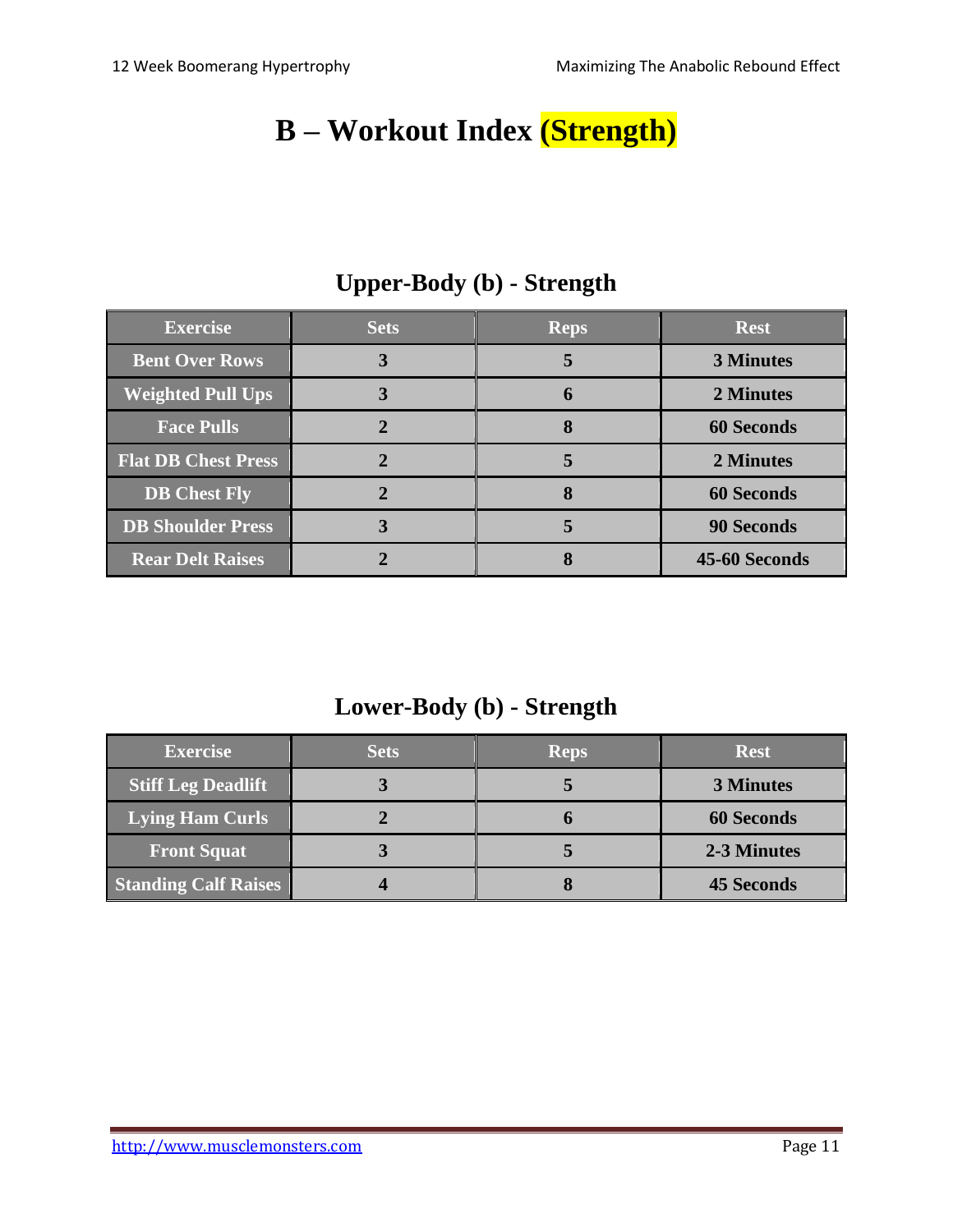|  | <b>Boomerang Hypertrophy Week 5 - 8</b> |  |
|--|-----------------------------------------|--|
|--|-----------------------------------------|--|

| <b>Sunday</b>     | <b>Monday</b>    | <b>Tuesday</b>                  | Wednesday         | <b>Thursday</b>   | Friday            | <b>Saturday</b>          |
|-------------------|------------------|---------------------------------|-------------------|-------------------|-------------------|--------------------------|
| Upper-Body $(b)$  | Lower-Body (b)   | Recovery                        | Upper-Body<br>(a) | Lower-Body<br>(a) | Recovery          | <b>Upper-Body</b><br>(b) |
| (Hypertrophy)     | (Hypertrophy)    |                                 | (Strength)        | (Hypertrophy)     |                   | (Hypertrophy)            |
| Lower-Body (b)    | Recovery         | Upper-Body<br>(a)               | Lower-Body<br>(a) | Recovery          | Upper-Body<br>(b) | Lower-Body<br>(b)        |
| (Strength)        |                  | (Hypertrophy)                   | (Hypertrophy)     |                   | (Strength)        | (Hypertrophy)            |
| Recovery          | Upper-Body $(a)$ | Lower-Body<br>$\left( a\right)$ | Recovery          | Upper-Body<br>(b) | Lower-Body<br>(b) | Recovery                 |
|                   | (Hypertrophy)    | (Strength)                      |                   | (Volume)          | (Hypertrophy)     |                          |
| <b>Upper-Body</b> | Lower-Body       | Recovery                        | <b>Upper-Body</b> | <b>Lower-Body</b> | Recovery          | Upper-Body<br>(a)        |
| $\left( a\right)$ | (a)              |                                 | (b)               | (b)               |                   | (Volume)                 |

#### **Week 5 – 8: Principles**

- 1. End each hypertrophy exercise 1 rep short of failure
- 2. End each strength exercises 2 reps short of failure
- 3. Training to failure on Volume exercises is acceptable
- 4. Aim for progression on every lift
- 5. Deload

.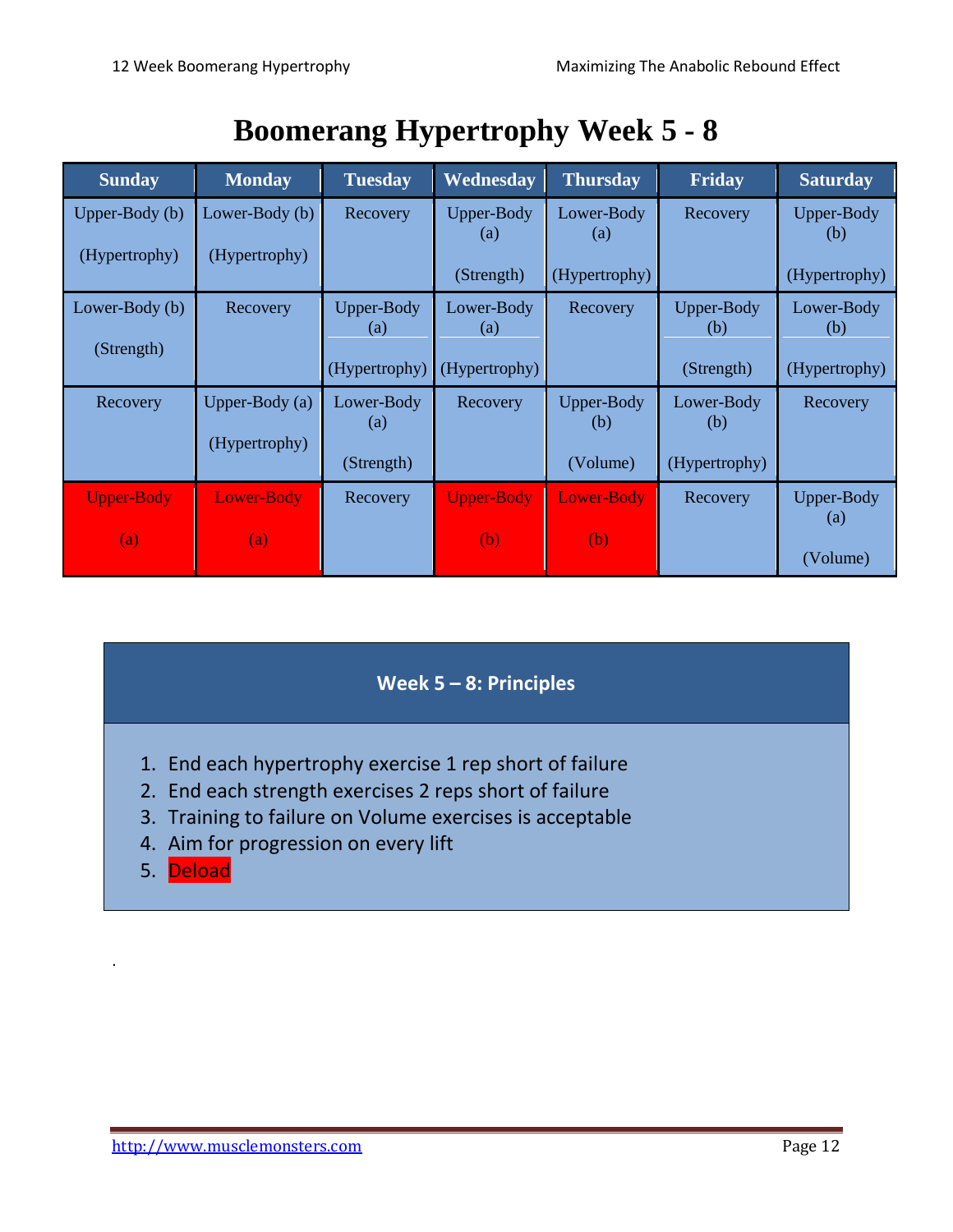# **Boomerang Hypertrophy Week 5 - 8**

# **A - Workout Index (Hypertrophy)**

| <b>Exercise</b>         | <b>Sets</b>    | <b>Reps</b> | <b>Rest</b>       |
|-------------------------|----------------|-------------|-------------------|
| <b>Bench Press</b>      | 5              | 8           | 2 Minutes         |
| <b>Overhead Press</b>   | 3              | 8           | 2 Minutes         |
| <b>Incline DB Press</b> | 3              | <b>10</b>   | 45-90 Seconds     |
| <b>Lateral Raises</b>   | $\overline{3}$ | 12          | <b>45 Seconds</b> |
| <b>Triceps Pushdown</b> | 3              | 12          | 45-90 Seconds     |
| <b>Lat Pulldown</b>     | 3              | 8           | 45-90 Seconds     |
| <b>Seated Rows</b>      | $\overline{2}$ | <b>10</b>   | 45-90 Seconds     |
| <b>DB Biceps Curls</b>  | 2              | <b>10</b>   | 45-90 Seconds     |
| <b>Barbell Shrugs</b>   | 3              | 12          | 45-90 Seconds     |

#### **Upper-Body (a) - Hypertrophy**

#### **Lower-Body (a) - Hypertrophy**

| <b>Exercise</b>             | <b>Sets</b> | <b>Reps</b> | <b>Rest</b>       |
|-----------------------------|-------------|-------------|-------------------|
| <b>Squat</b>                |             |             | <b>3 Minutes</b>  |
| <b>Hack Squat</b>           |             | 10          | 60-90 Seconds     |
| <b>Seated Ham Curls</b>     |             | 12          | 60-90 Seconds     |
| <b>Lying Ham Curls</b>      |             | 10          | 60-90 Seconds     |
| <b>Standing Calf Raises</b> |             | О           | <b>45 Seconds</b> |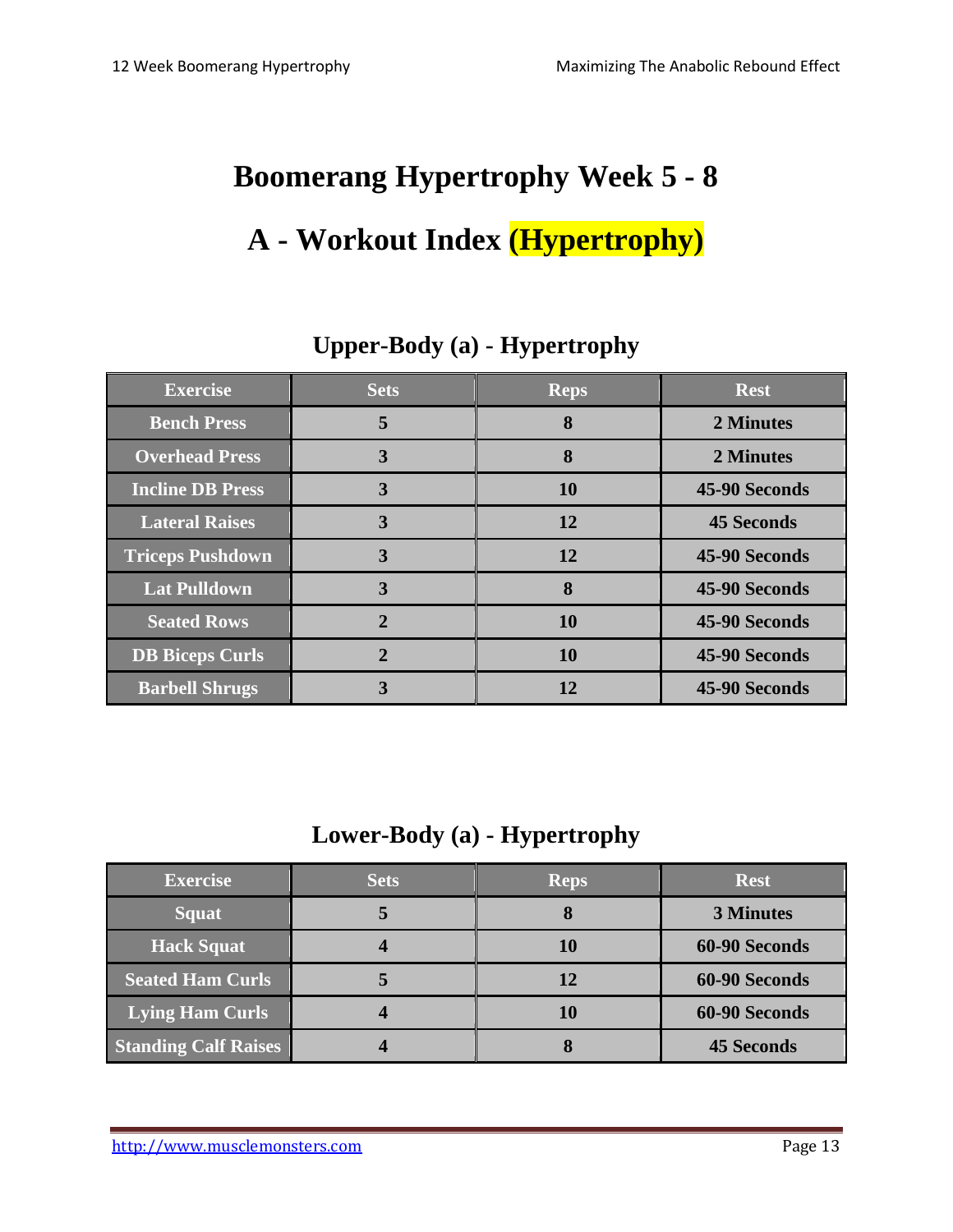## **A - Workout Index (Strength)**

| <b>Exercise</b>         | <b>Sets</b> | <b>Reps</b> | <b>Rest</b>       |
|-------------------------|-------------|-------------|-------------------|
| <b>Bench Press</b>      |             | 3           | 3-5 Minutes       |
| <b>Overhead Press</b>   |             | 5           | <b>3 Minutes</b>  |
| <b>Incline DB Press</b> |             | 6           | 45-90 Seconds     |
| <b>Triceps Pushdown</b> |             | 8           | <b>90 Seconds</b> |
| <b>Lat Pulldown</b>     |             | 6           | <b>90 Seconds</b> |
| <b>Seated Rows</b>      |             | 6           | <b>90 Seconds</b> |
| <b>Barbell Shrugs</b>   |             |             | <b>90 Seconds</b> |

## **Upper-Body (a) - Strength**

**Lower-Body (a) - Strength**

| <b>Exercise</b>             | <b>Sets</b> | <b>Reps</b> | <b>Rest</b>       |
|-----------------------------|-------------|-------------|-------------------|
| <b>Squat</b>                |             | J.          | 3-5 Minutes       |
| <b>Hack Squat</b>           |             | O           | 90 Seconds        |
| <b>Lying Ham Curls</b>      |             |             | 60-90 Seconds     |
| <b>Standing Calf Raises</b> |             |             | <b>45 Seconds</b> |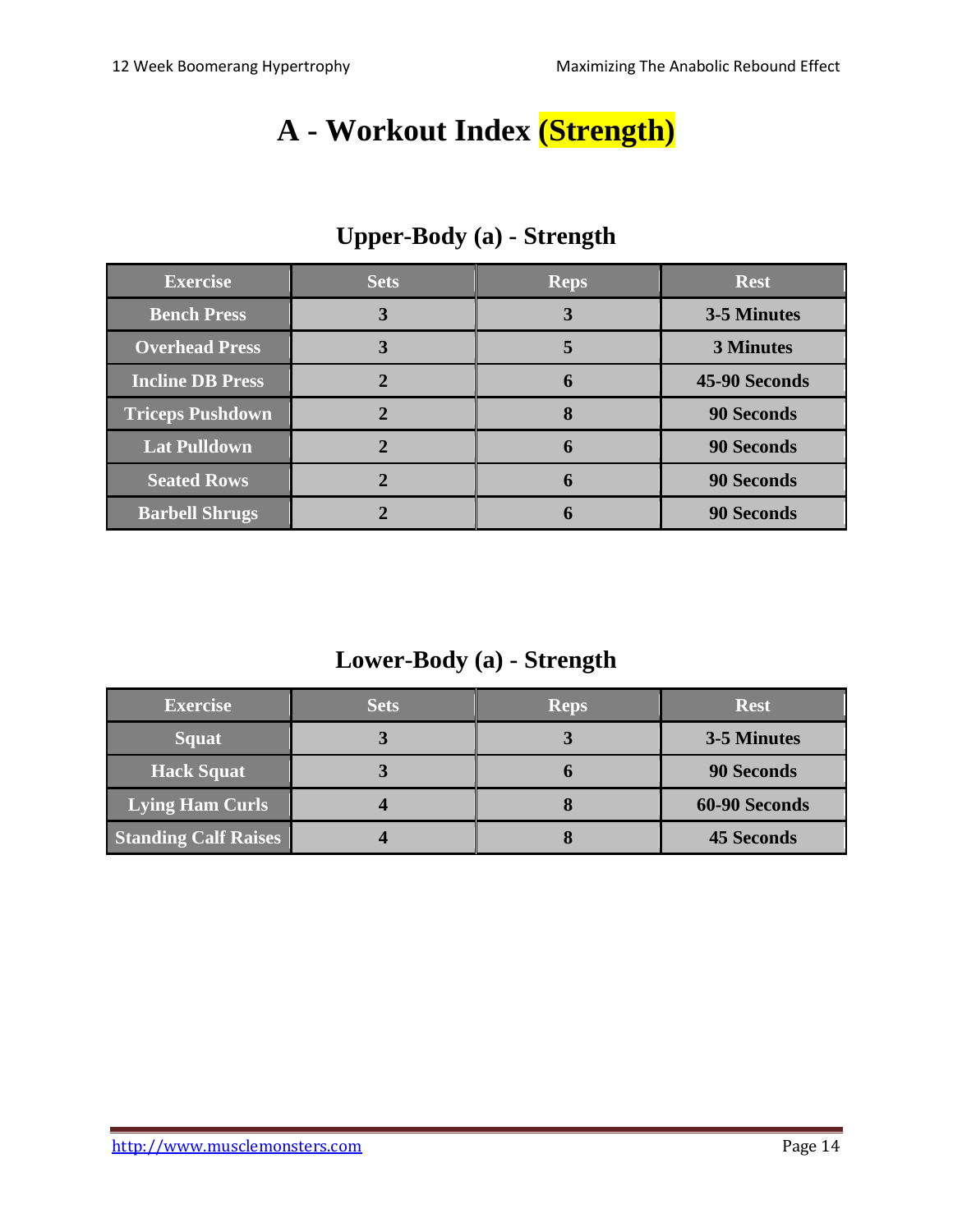# **B – Workout Index (Hypertrophy)**

| <b>Exercise</b>            | <b>Sets</b>  | <b>Reps</b> | <b>Rest</b>       |
|----------------------------|--------------|-------------|-------------------|
| <b>Bent Over Rows</b>      | 5            | 8           | 2 Minutes         |
| <b>Pull Ups</b>            | 3            | <b>AMAP</b> | 45-60 Seconds     |
| <b>Barbell Curls</b>       | 3            | <b>10</b>   | 45-60 Seconds     |
| <b>Face Pulls</b>          | 3            | 8           | 45-60 Seconds     |
| <b>Flat DB Chest Press</b> | 3            | 8           | 2 Minutes         |
| <b>DB</b> Chest Fly        | $\mathbf{2}$ | <b>10</b>   | <b>60 Seconds</b> |
| <b>DB Shoulder Press</b>   | 3            | 8           | <b>60 Seconds</b> |
| <b>Rear Delt Raises</b>    | 3            | 12          | 45-60 Seconds     |
| <b>OH</b> Triceps Ext.     | 3            | 12          | 45-60 Seconds     |

## **Upper-Body (b) - Hypertrophy**

#### **Lower-Body (b) - Hypertrophy**

| <b>Exercise</b>             | <b>Sets</b> | <b>Reps</b> | <b>Rest</b>       |
|-----------------------------|-------------|-------------|-------------------|
| <b>Stiff Leg Deadlift</b>   |             | O           | <b>3 Minutes</b>  |
| Lying Ham Curls             |             | 10          | 45-60 Seconds     |
| <b>Front Squat</b>          |             |             | 60-90 Seconds     |
| <b>DB</b> Lunges            |             | 12          | 45-60 Seconds     |
| <b>Standing Calf Raises</b> |             | O           | <b>45 Seconds</b> |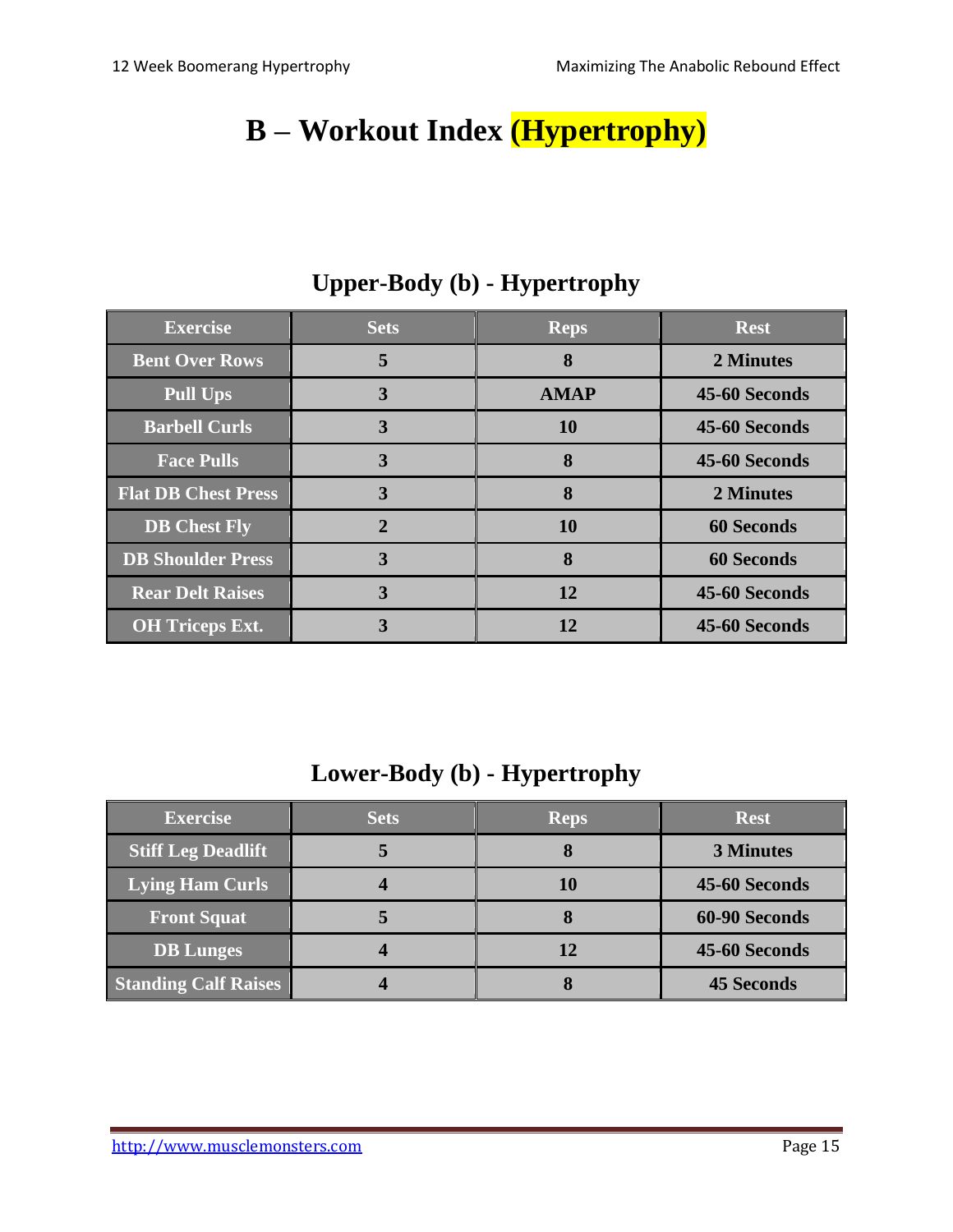# **B – Workout Index (Strength)**

| <b>Exercise</b>            | <b>Sets</b> | <b>Reps</b> | <b>Rest</b>       |
|----------------------------|-------------|-------------|-------------------|
| <b>Bent Over Rows</b>      |             | 5           | <b>3 Minutes</b>  |
| <b>Weighted Pull Ups</b>   |             | h           | 2 Minutes         |
| <b>Barbell Curls</b>       |             | 8           | <b>45 Seconds</b> |
| <b>Face Pulls</b>          |             |             | <b>60 Seconds</b> |
| <b>Flat DB Chest Press</b> |             |             | 2 Minutes         |
| <b>DB</b> Chest Fly        |             |             | <b>60 Seconds</b> |
| <b>DB Shoulder Press</b>   |             |             | <b>90 Seconds</b> |

## **Upper-Body (b) - Strength**

#### **Lower-Body (b) - Strength**

| <b>Exercise</b>             | <b>Sets</b> | <b>Reps</b> | <b>Rest</b>       |
|-----------------------------|-------------|-------------|-------------------|
| <b>Stiff Leg Deadlift</b>   |             |             | <b>3 Minutes</b>  |
| <b>Lying Ham Curls</b>      |             |             | <b>60 Seconds</b> |
| <b>Front Squat</b>          |             |             | 2-3 Minutes       |
| <b>Standing Calf Raises</b> |             |             | <b>45 Seconds</b> |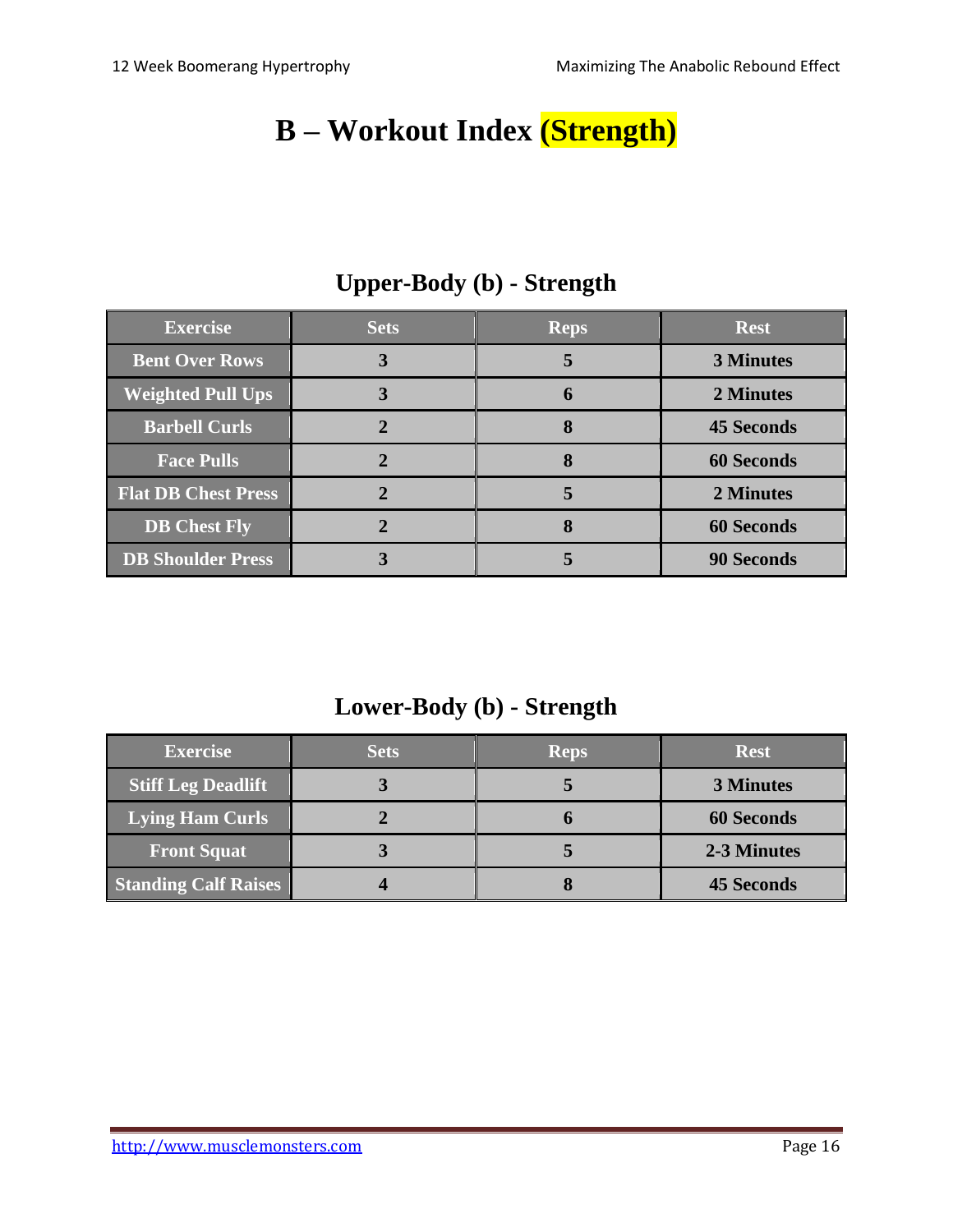## **Workout Index -Volume**

| <b>Exercise</b>         | <b>Sets</b>    | <b>Reps</b> | <b>Rest</b>       |
|-------------------------|----------------|-------------|-------------------|
| <b>Bench Press</b>      | 5              | 12          | <b>45 Seconds</b> |
| <b>Overhead Press</b>   | 3              | 12          | <b>45 Seconds</b> |
| <b>Incline DB Press</b> | 3              | 15          | <b>45 Seconds</b> |
| <b>Lateral Raises</b>   | 3              | <b>20</b>   | <b>45 Seconds</b> |
| <b>Triceps Pushdown</b> | 3              | 15          | <b>45 Seconds</b> |
| <b>Lat Pulldown</b>     | 3              | <b>12</b>   | <b>45 Seconds</b> |
| <b>Seated Rows</b>      | $\mathfrak{D}$ | 15          | <b>45 Seconds</b> |
| <b>DB</b> Biceps Curls  | 2              | 15          | <b>45 Seconds</b> |
| <b>Barbell Shrugs</b>   | 3              | 20          | <b>45 Seconds</b> |

## **Upper-Body (a) - Volume**

## **Upper-Body (b) - Volume**

| <b>Exercise</b>            | <b>Sets</b>    | <b>Reps</b> | <b>Rest</b>       |
|----------------------------|----------------|-------------|-------------------|
| <b>Bent Over Rows</b>      | 5              | 12          | <b>45 Seconds</b> |
| <b>Pull Ups</b>            | 3              | <b>AMAP</b> | <b>45 Seconds</b> |
| <b>Barbell Curls</b>       | 3              | 12          | <b>45 Seconds</b> |
| <b>Face Pulls</b>          | 3              | 15          | <b>45 Seconds</b> |
| <b>Flat DB Chest Press</b> | 3              | 15          | <b>45 Seconds</b> |
| <b>DB</b> Chest Fly        | $\overline{2}$ | 15          | <b>45 Seconds</b> |
| <b>DB Shoulder Press</b>   | 3              | 12          | <b>45 Seconds</b> |
| <b>Rear Delt Raises</b>    | 3              | <b>20</b>   | <b>45 Seconds</b> |
| <b>OH Triceps Ext.</b>     | 3              | 15          | <b>45 Seconds</b> |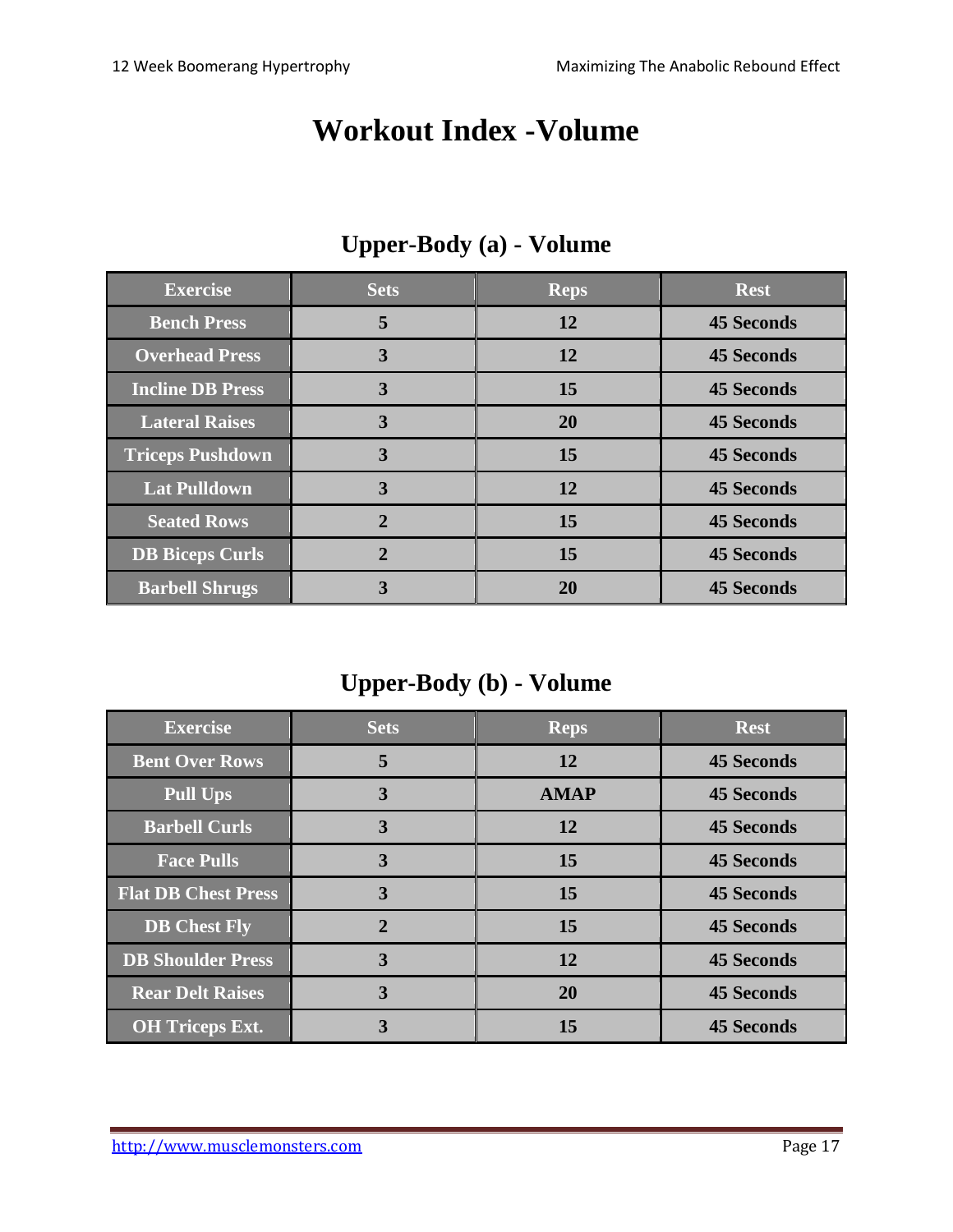# **Boomerang Hypertrophy Week 9 - 12**

| <b>Sunday</b>    | <b>Monday</b>  | <b>Tuesday</b>                  | Wednesday         | <b>Thursday</b>          | Friday            | <b>Saturday</b>   |
|------------------|----------------|---------------------------------|-------------------|--------------------------|-------------------|-------------------|
| Lower-Body (b)   | Recovery       | Upper-Body<br>$\left( a\right)$ | Lower-Body<br>(a) | Recovery                 | Upper-Body<br>(a) | Lower-Body        |
| (Hypertrophy)    |                |                                 |                   |                          |                   | $\left( a\right)$ |
|                  |                | (Strength)                      | (Volume)          |                          | (Hypertrophy)     | (Strength)        |
| Recovery         | Recovery       | Upper-Body<br>(b)               | Lower-Body<br>(b) | Recovery                 | Upper-Body<br>(a) | Lower-Body<br>(a) |
|                  |                | (Volume)                        | (Hypertrophy)     |                          | (Strength)        | (Volume)          |
| Recovery         | Upper-Body (b) | Lower-Body<br>(b)               | Recovery          | <b>Upper-Body</b><br>(a) | Lower-Body<br>(a) | Recovery          |
|                  | (Hypertrophy)  |                                 |                   |                          |                   |                   |
|                  |                | (Strength)                      |                   | (Volume)                 | (Hypertrophy)     |                   |
| Upper-Body $(a)$ | Lower-Body (a) | Recovery                        | <b>Upper-Body</b> | <b>Lower-Body</b>        | Recovery          | Recovery          |
| (Strength)       | (Strength)     |                                 | (b)               | (b)                      |                   |                   |

#### **Week 9 – 12: Principles**

- 1. End each hypertrophy exercise 1 rep short of failure
- 2. End each strength exercises 2 reps short of failure
- 3. Training to failure on Volume exercises is acceptable
- 4. Aim for progression on every lift
- 5. Deload

.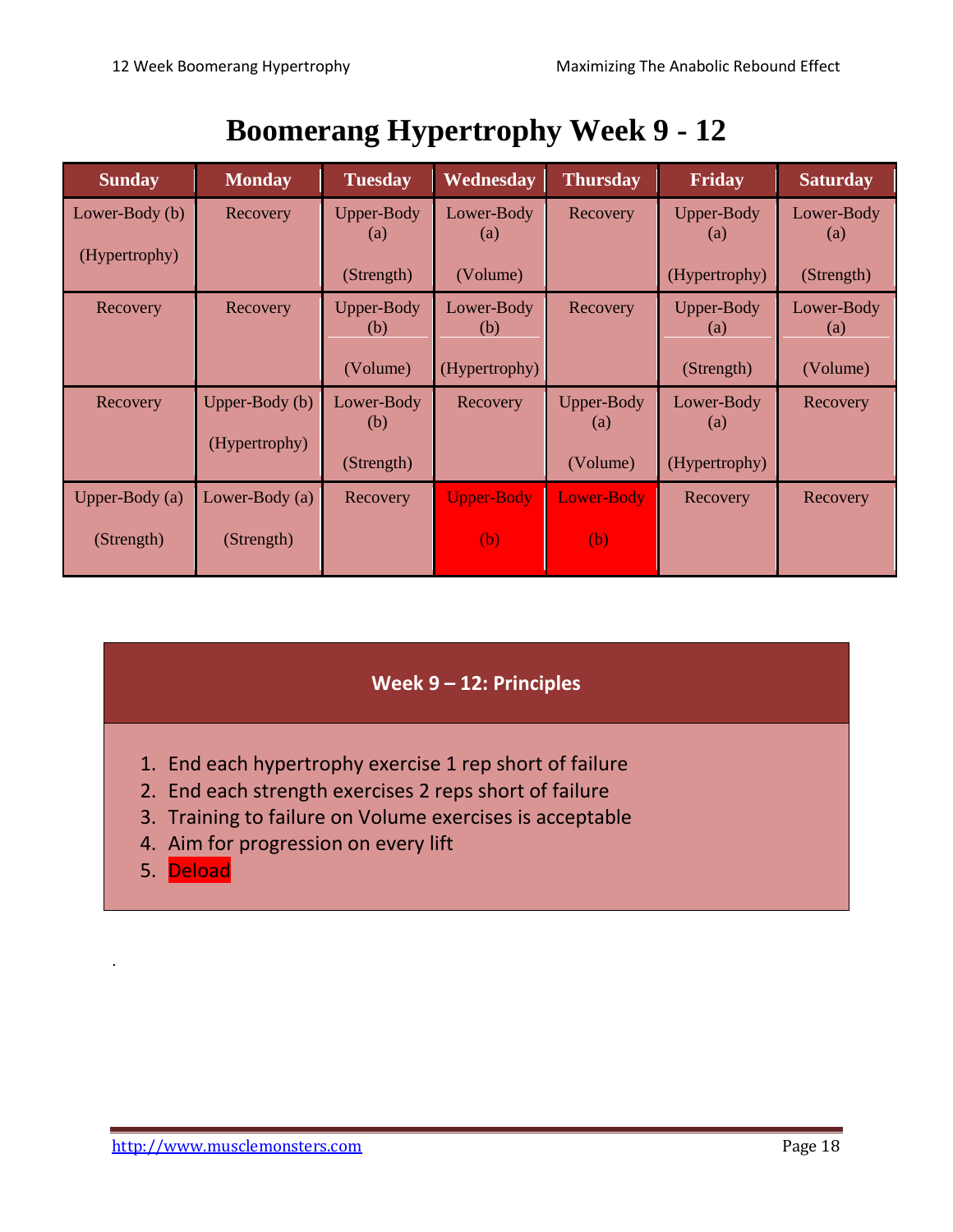# **Boomerang Hypertrophy Week 9 - 12**

# **A - Workout Index (Hypertrophy)**

| <b>Exercise</b>         | <b>Sets</b>    | <b>Reps</b> | <b>Rest</b>       |
|-------------------------|----------------|-------------|-------------------|
| <b>Bench Press</b>      | 5              | 8           | 2 Minutes         |
| <b>Overhead Press</b>   | 3              | 8           | 2 Minutes         |
| <b>Incline DB Press</b> | 3              | 10          | 45-90 Seconds     |
| <b>Lateral Raises</b>   | 3              | 12          | <b>45 Seconds</b> |
| <b>Triceps Pushdown</b> | 3              | 12          | 45-90 Seconds     |
| <b>Lat Pulldown</b>     | 3              | 8           | 45-90 Seconds     |
| <b>Seated Rows</b>      | $\overline{2}$ | 10          | 45-90 Seconds     |
| <b>DB Biceps Curls</b>  |                | <b>10</b>   | 45-90 Seconds     |
| <b>Barbell Shrugs</b>   | 3              | 12          | 45-90 Seconds     |

#### **Upper-Body (a) - Hypertrophy**

#### **Lower-Body (a) - Hypertrophy**

| <b>Exercise</b>             | <b>Sets</b> | <b>Reps</b> | <b>Rest</b>       |
|-----------------------------|-------------|-------------|-------------------|
| <b>Squat</b>                |             |             | <b>3 Minutes</b>  |
| <b>Hack Squat</b>           |             | 10          | 60-90 Seconds     |
| <b>Seated Ham Curls</b>     |             | 12          | 60-90 Seconds     |
| <b>Lying Ham Curls</b>      |             | 10          | 60-90 Seconds     |
| <b>Standing Calf Raises</b> |             | О           | <b>45 Seconds</b> |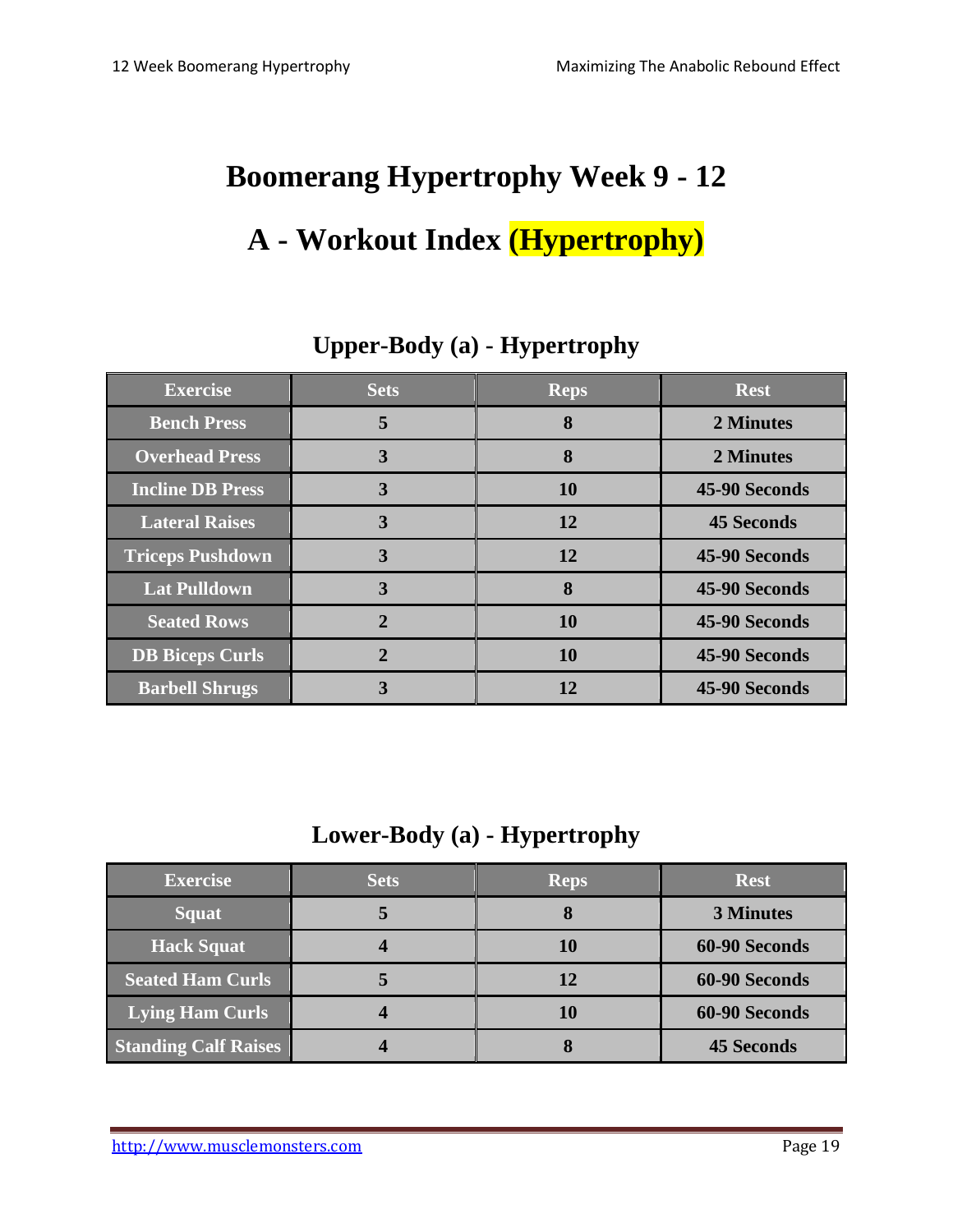## **A - Workout Index (Strength)**

| <b>Exercise</b>         | <b>Sets</b> | <b>Reps</b> | <b>Rest</b>       |
|-------------------------|-------------|-------------|-------------------|
| <b>Bench Press</b>      | 3           | 3           | 3-5 Minutes       |
| <b>Overhead Press</b>   |             |             | <b>3 Minutes</b>  |
| <b>Incline DB Press</b> |             | 6           | 45-90 Seconds     |
| <b>Triceps Pushdown</b> |             | 8           | <b>90 Seconds</b> |
| <b>Lat Pulldown</b>     |             | 6           | <b>90 Seconds</b> |
| <b>Seated Rows</b>      |             | 6           | <b>90 Seconds</b> |
| <b>Barbell Shrugs</b>   |             |             | <b>90 Seconds</b> |

## **Upper-Body (a) - Strength**

#### **Lower-Body (a) - Strength**

| <b>Exercise</b>             | <b>Sets</b> | <b>Reps</b> | <b>Rest</b>       |
|-----------------------------|-------------|-------------|-------------------|
| <b>Squat</b>                |             | J           | 3-5 Minutes       |
| <b>Hack Squat</b>           |             | O           | <b>90 Seconds</b> |
| <b>Lying Ham Curls</b>      |             |             | 60-90 Seconds     |
| <b>Standing Calf Raises</b> |             |             | <b>45 Seconds</b> |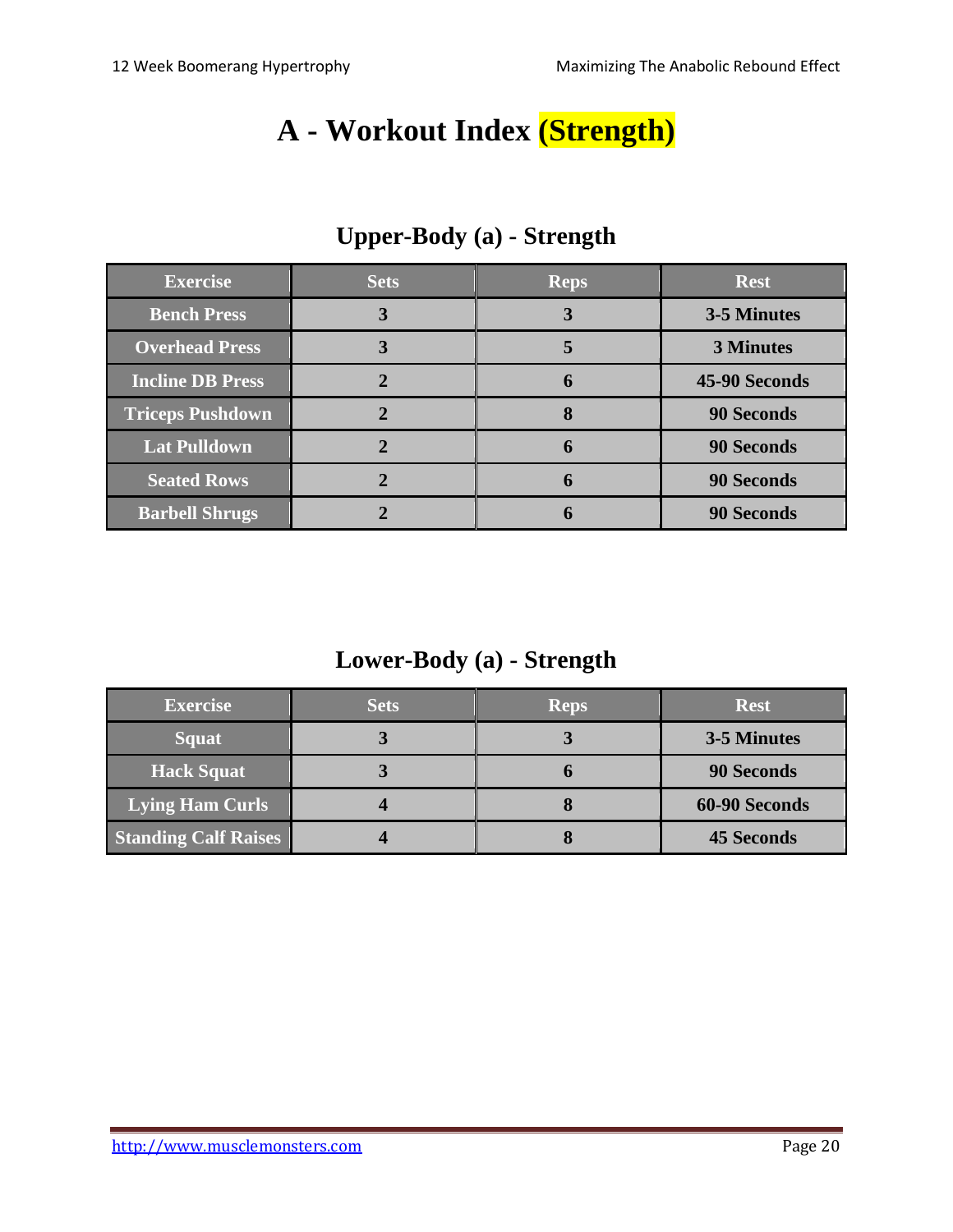# **B – Workout Index (Hypertrophy)**

| <b>Exercise</b>            | <b>Sets</b>  | <b>Reps</b> | <b>Rest</b>       |
|----------------------------|--------------|-------------|-------------------|
| <b>Bent Over Rows</b>      | 5            | 8           | 2 Minutes         |
| <b>Pull Ups</b>            | 3            | <b>AMAP</b> | 45-60 Seconds     |
| <b>Barbell Curls</b>       | 3            | <b>10</b>   | 45-60 Seconds     |
| <b>Face Pulls</b>          | 3            | 8           | 45-60 Seconds     |
| <b>Flat DB Chest Press</b> | 3            | 8           | 2 Minutes         |
| <b>DB</b> Chest Fly        | $\mathbf{2}$ | <b>10</b>   | <b>60 Seconds</b> |
| <b>DB Shoulder Press</b>   | 3            | 8           | <b>60 Seconds</b> |
| <b>Rear Delt Raises</b>    | 3            | 12          | 45-60 Seconds     |
| <b>OH</b> Triceps Ext.     | 3            | 12          | 45-60 Seconds     |

## **Upper-Body (b) - Hypertrophy**

#### **Lower-Body (b) - Hypertrophy**

| <b>Exercise</b>             | <b>Sets</b> | <b>Reps</b> | <b>Rest</b>       |
|-----------------------------|-------------|-------------|-------------------|
| <b>Stiff Leg Deadlift</b>   |             | O           | <b>3 Minutes</b>  |
| Lying Ham Curls             |             | 10          | 45-60 Seconds     |
| <b>Front Squat</b>          |             |             | 60-90 Seconds     |
| <b>DB</b> Lunges            |             | 12          | 45-60 Seconds     |
| <b>Standing Calf Raises</b> |             | O           | <b>45 Seconds</b> |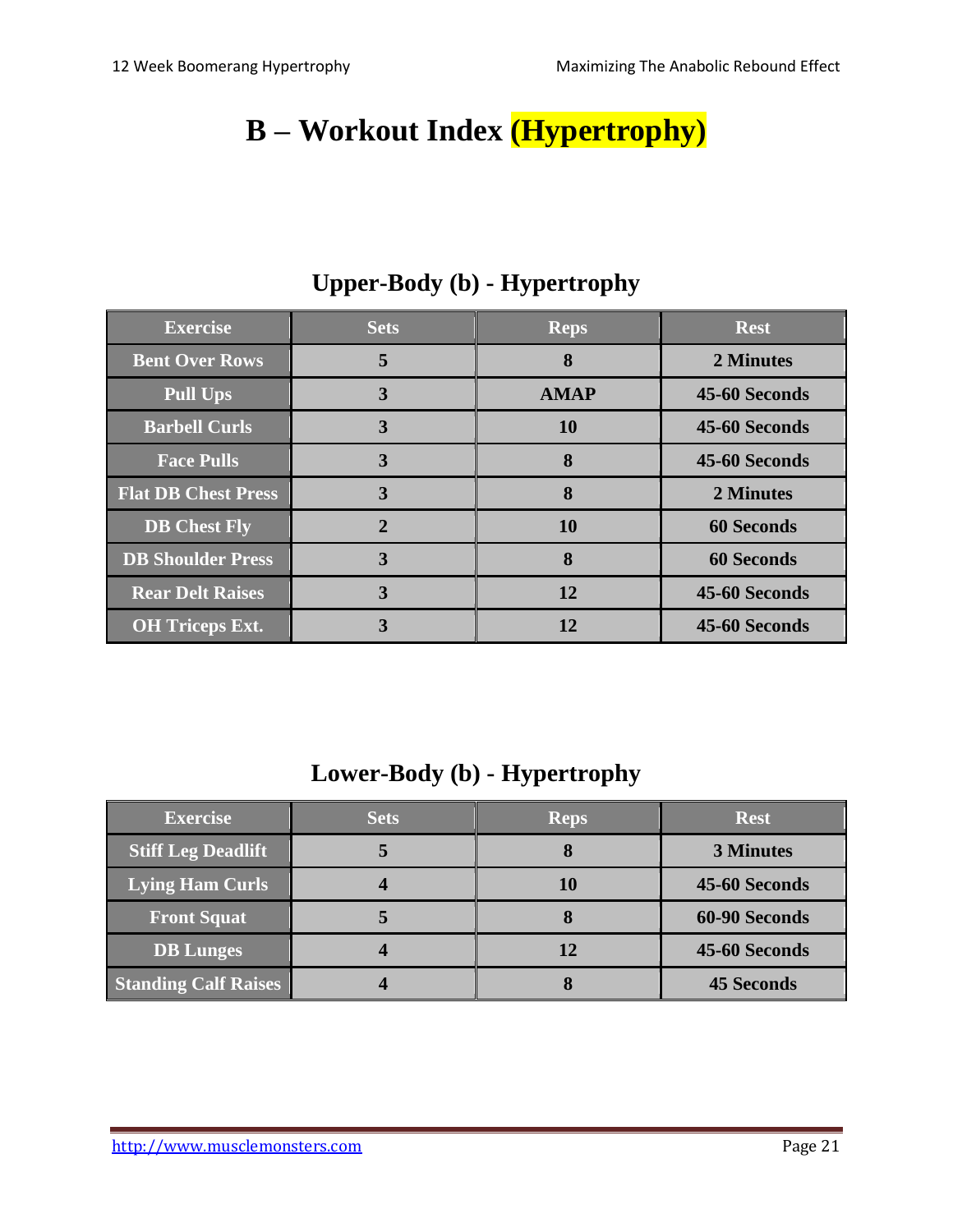# **B – Workout Index (Strength)**

| <b>Exercise</b>            | <b>Sets</b> | <b>Reps</b> | <b>Rest</b>       |
|----------------------------|-------------|-------------|-------------------|
| <b>Bent Over Rows</b>      |             | 5           | <b>3 Minutes</b>  |
| <b>Weighted Pull Ups</b>   |             | h           | 2 Minutes         |
| <b>Barbell Curls</b>       |             | 8           | <b>45 Seconds</b> |
| <b>Face Pulls</b>          |             |             | <b>60 Seconds</b> |
| <b>Flat DB Chest Press</b> |             |             | 2 Minutes         |
| <b>DB</b> Chest Fly        |             |             | <b>60 Seconds</b> |
| <b>DB Shoulder Press</b>   |             |             | <b>90 Seconds</b> |

## **Upper-Body (b) - Strength**

#### **Lower-Body (b) - Strength**

| <b>Exercise</b>             | <b>Sets</b> | <b>Reps</b> | <b>Rest</b>       |
|-----------------------------|-------------|-------------|-------------------|
| <b>Stiff Leg Deadlift</b>   |             |             | <b>3 Minutes</b>  |
| <b>Lying Ham Curls</b>      |             |             | <b>60 Seconds</b> |
| <b>Front Squat</b>          |             |             | 2-3 Minutes       |
| <b>Standing Calf Raises</b> |             |             | <b>45 Seconds</b> |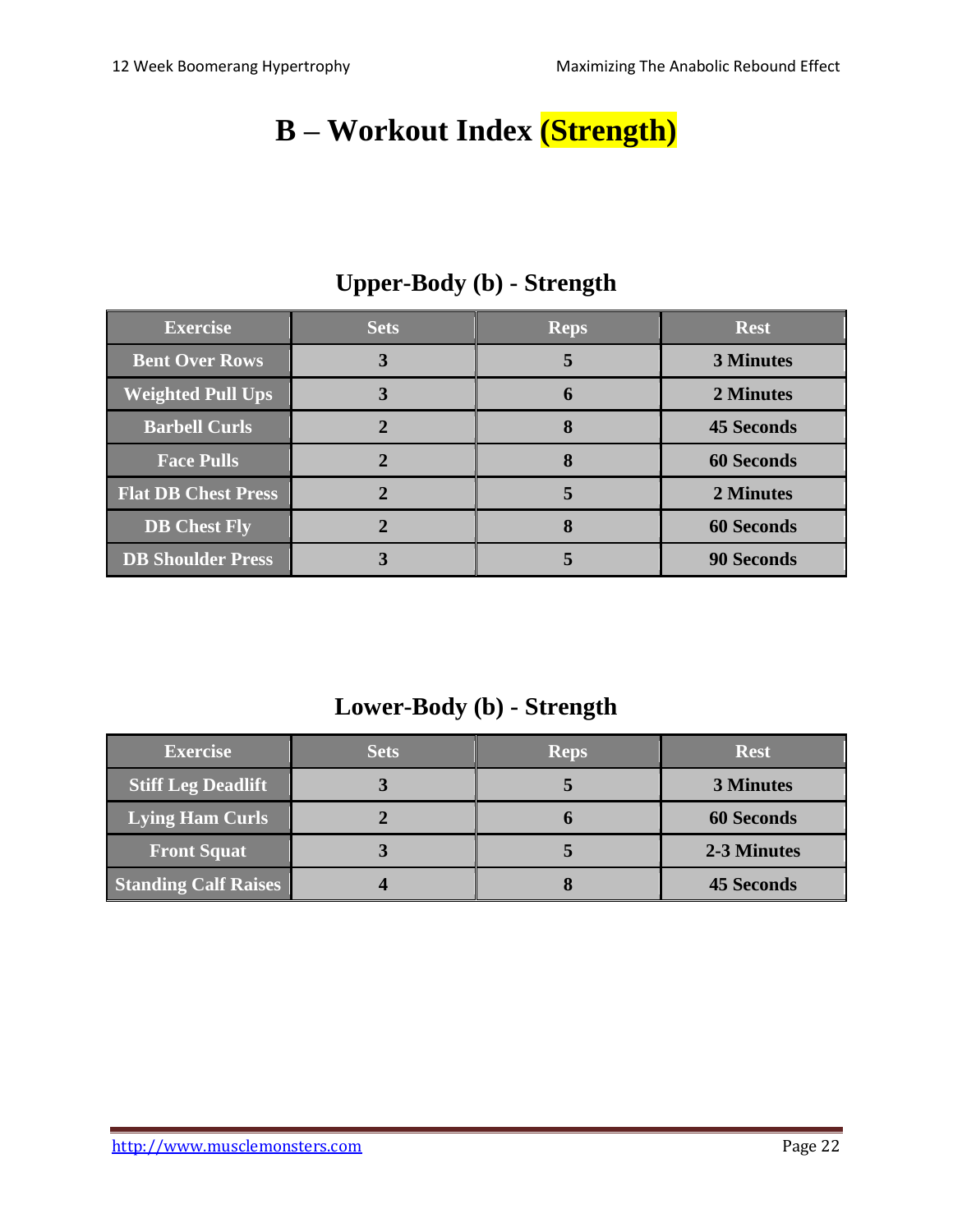## **Workout Index – (Volume)**

| <b>Exercise</b>         | <b>Sets</b>    | <b>Reps</b> | <b>Rest</b>       |
|-------------------------|----------------|-------------|-------------------|
| <b>Bench Press</b>      | 5              | 12          | <b>45 Seconds</b> |
| <b>Overhead Press</b>   | 3              | 12          | <b>45 Seconds</b> |
| <b>Incline DB Press</b> | 3              | 15          | <b>45 Seconds</b> |
| <b>Lateral Raises</b>   | 3              | <b>20</b>   | <b>45 Seconds</b> |
| <b>Triceps Pushdown</b> | 3              | 15          | <b>45 Seconds</b> |
| <b>Lat Pulldown</b>     | 3              | 12          | <b>45 Seconds</b> |
| <b>Seated Rows</b>      | $\overline{2}$ | 15          | <b>45 Seconds</b> |
| <b>DB Biceps Curls</b>  | $\mathbf 2$    | 15          | <b>45 Seconds</b> |
| <b>Barbell Shrugs</b>   | 3              | 20          | <b>45 Seconds</b> |

## **Upper-Body (a) - Volume**

## **Upper-Body (b) - Volume**

| <b>Exercise</b>            | <b>Sets</b>    | <b>Reps</b> | <b>Rest</b>       |
|----------------------------|----------------|-------------|-------------------|
| <b>Bent Over Rows</b>      | 5              | 12          | <b>45 Seconds</b> |
| <b>Pull Ups</b>            | 3              | <b>AMAP</b> | <b>45 Seconds</b> |
| <b>Barbell Curls</b>       | 3              | 12          | <b>45 Seconds</b> |
| <b>Face Pulls</b>          | 3              | 15          | <b>45 Seconds</b> |
| <b>Flat DB Chest Press</b> | 3              | 15          | <b>45 Seconds</b> |
| <b>DB</b> Chest Fly        | $\overline{2}$ | 15          | <b>45 Seconds</b> |
| <b>DB Shoulder Press</b>   | 3              | 12          | <b>45 Seconds</b> |
| <b>Rear Delt Raises</b>    | 3              | <b>20</b>   | <b>45 Seconds</b> |
| <b>OH Triceps Ext.</b>     | 3              | 15          | <b>45 Seconds</b> |